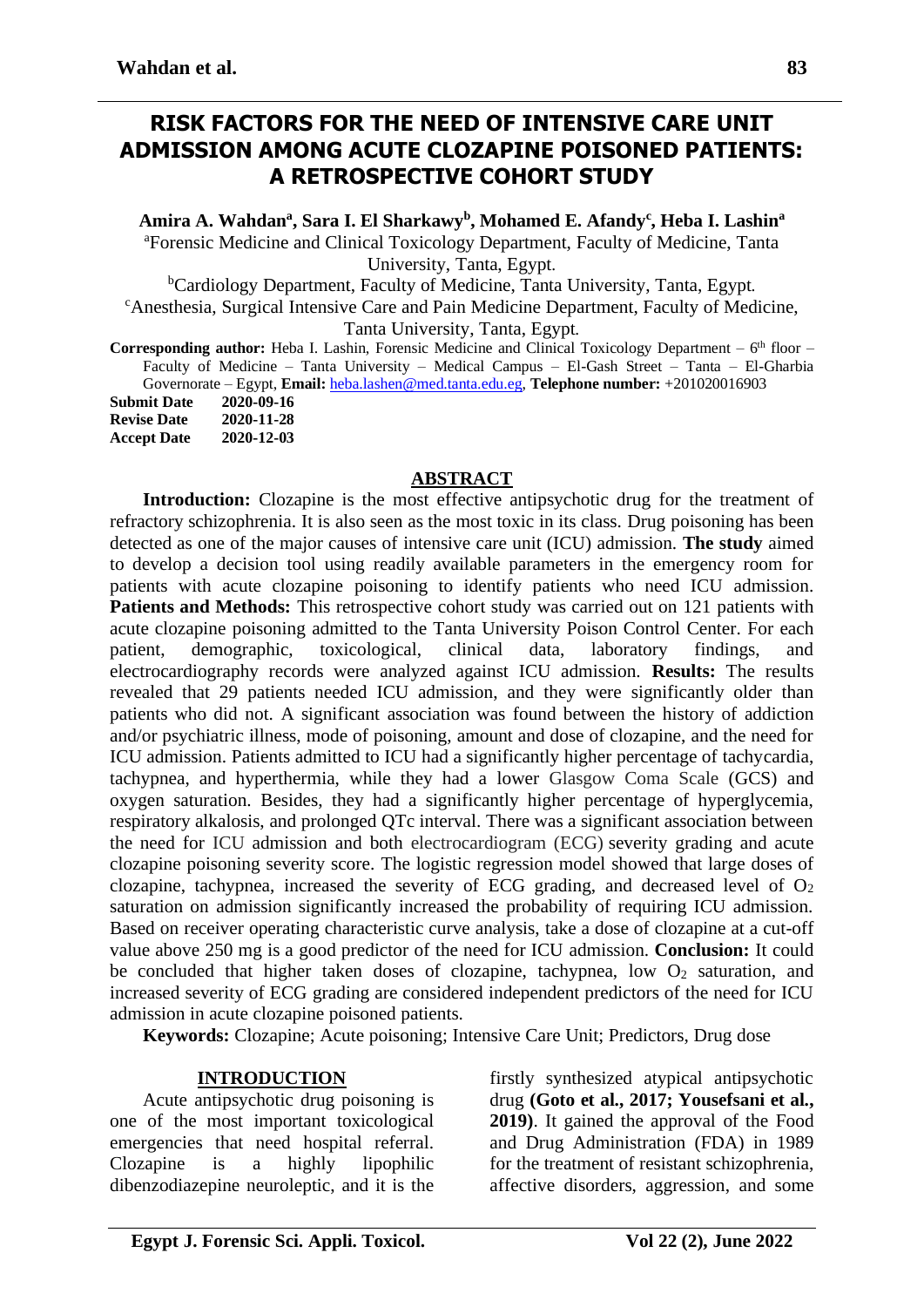neurological disorders **(Chiappini et al., 2020)**.

Antipsychotics were detected as one of the top five substance classes most frequently involved in all human exposures according to the 2018 annual report of the American Association of Poison Control Centers (AAPCC) **(Gummin et al., 2019)**. In Egypt, antipsychotic drugs were the second most common central nervous system agents causing poisoning (20%) admitted to the National Poisoning Center, Kasr Alainy Teaching Hospital, and clozapine was the most reported antipsychotic drug (4.2%) among pharmaceutical drugs causing poisonings **(Abdel Rasheed et al., 2020)**. Moreover, clozapine was the highest drug (35%), causing acute antipsychotic poisoning in patients admitted to the Tanta University Poison Control Center (TUPCC) **(Mubarak et al., 2019)**.

Atypical antipsychotics are effective in controlling the positive (delusions, hallucinations) and negative (flat affect, anhedonia) manifestations of schizophrenia with fewer extrapyramidal side effects when compared to typical antipsychotics **(Lebin et al., 2018)**. The exact molecular mechanism of clozapine is unknown; however, it has a high dopamine receptor 4 (D4) blockade, muscarinic receptor  $4 \, (M_4)$  agonism, as well as antagonistic activity at serotonin (5HT) 2A, 5HT2C, dopamine receptor 2  $(D_2)$ , muscarinic receptor  $2 \ (M_2)$ , and histamine receptor 1 (H1) **(Leung et al., 2017)**.

The various side effects of clozapine made it limited to the third line in the treatment of schizophrenia despite its clinical superiority compared to other atypical antipsychotics. Clozapine can cause agranulocytosis, neutropenia, sedation, and hypersalivation. It also has other serious side effects, including myocarditis, seizures, gastrointestinal hypomotility, and diabetic ketoacidosis **(Clark et al., 2018)**.

Regarding acute clozapine poisoning, the most common clinical manifestations are tachycardia, respiratory depression, confusion, agitation, drowsiness, hypotension, lethargy, seizures, and prolonged QT interval **(Yuen et al., 2018; Macfarlane et al., 2020)**. In the absence of a specific antidote, acute clozapine poisoning treatment, like other acute antipsychotic poisonings, is based mainly on adequate supportive measures. Furthermore, the intensive care unit (ICU) admission may be needed, especially when cardio-pulmonary instability and other major organ manifestations are present or expected **(Finn et al., 2009; Levine and Ruha, 2012)**.

Drug poisoning has been detected as one of the major causes of ICU admission. Unfortunately, paramedics occasionally admit critically drug poisoned patients to tertiary hospitals. On the other hand, unnecessary ICU admission of stable drug poisoned patients leads to patient harm and high medical costs burden **(Okazaki et al., 2020)**. It is essential to recognize that the patient will benefit from monitoring facilities at ICU at an early stage. The need for ICU admission of poisoned patients can dependably be predicted by clinical observations made while the patient is in the emergency room. This prediction must be exact in identifying all patients that require ICU admission **(van den Oever et al., 2017)**.

Unfortunately, there are limited data about the severity, the clinical course, and outcome of acute clozapine poisoning **(Lebin et al., 2018)**. Hence, this study aimed to develop a decision tool for early identification of acute clozapine poisoned patients who need ICU admission, using readily available parameters in the emergency room.

#### **PATIENTS & METHODS Study design**

This retrospective cohort study was carried out on all acute clozapine poisoned patients who were admitted to Tanta University Poison Control Center (TUPCC) in the period from the start of January 2019 to the end of May 2020 after approval from the head of TUPCC and the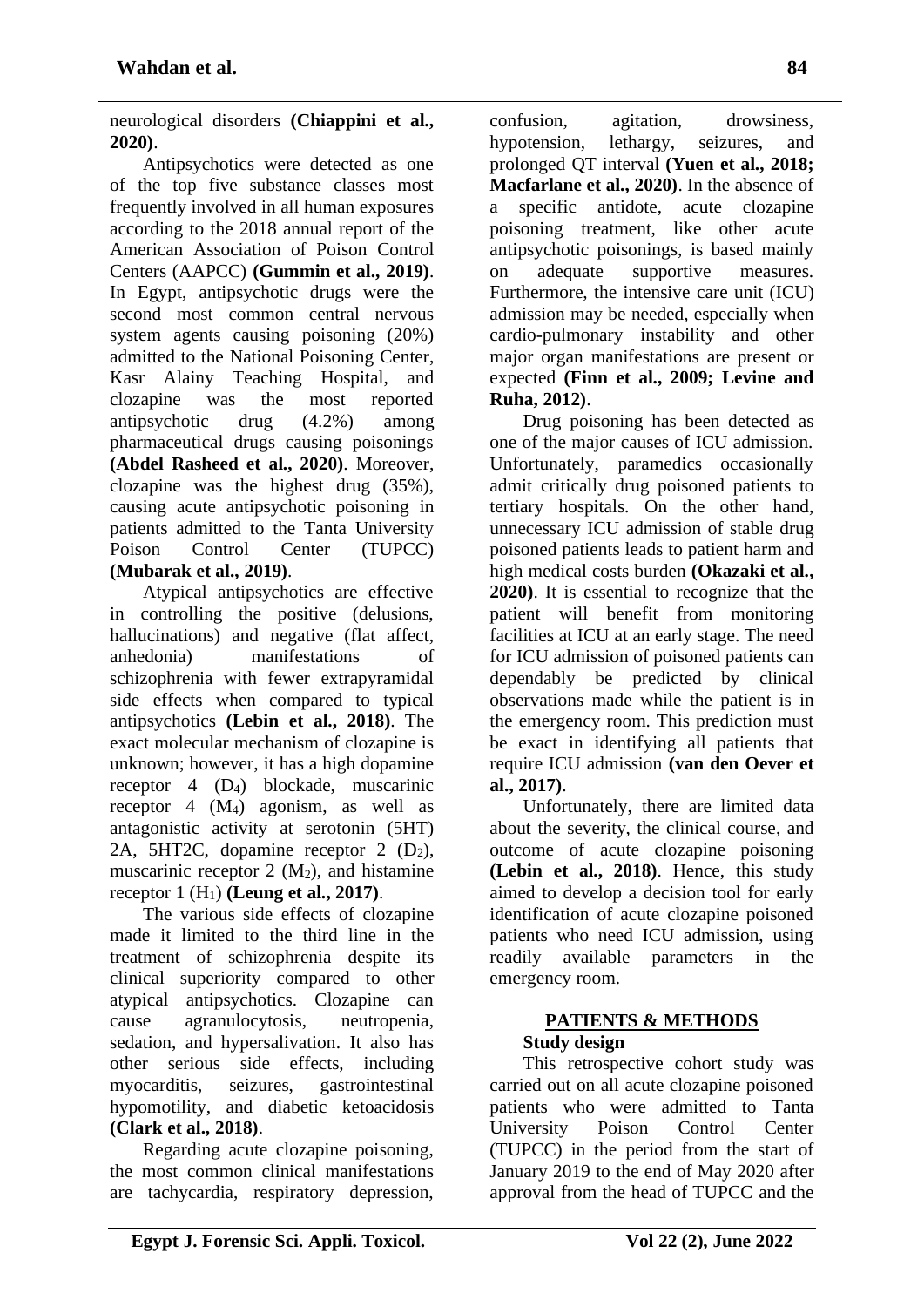Research Ethics Committee (REC) of Faculty of Medicine, Tanta University (approval number: 34036/8/20). Participants were anonymized with strict consideration of the confidentiality of personal and clinical data.

# **Eligibility criteria**

Inclusion criteria: All patients (from both genders and all ages) with acute clozapine poisoning were included in this study. Diagnosis of acute clozapine poisoning was established based on a history of clozapine intake and/or acute clozapine toxicity manifestations. The combination of CNS depression, tachycardia, prolonged QT, and orthostatic hypotension or antimuscarinic manifestations should indicate the possibility of acute clozapine poisoning as no single feature is pathognomonic for atypical antipsychotic overdose **(Levine and Ruha, 2012)**. A standard sheet was conducted to record the complete clinical assessment of each patient.

Exclusion criteria: Patients with ingestion or exposure to other substances in addition to clozapine, patients with a history of chronic medical conditions (e.g., cardiovascular, respiratory, renal, or hepatic diseases), and patients with insufficient data in the hospital records.

#### **Data collection and definition of variables**

Data of included patients with acute clozapine poisoning were retrieved and carefully examined. Demographics (age and sex), past medical history (psychiatric illness or drug addiction), and toxicological history (number of ingested tablets, taken dose of clozapine, mode of poisoning, and delay period between drug intake and hospital arrival) were recorded for each patient in a standard data collection sheet that was designed to record complete data of each patient. Data of complete clinical examination that was performed for all patients at admission were recorded for each patient. It included assessing consciousness level by Glasgow coma scale (GCS) (adult and pediatric score), vital signs, general and systemic

examination.

The normal ranges of vital signs vary according to age. In adults, the normal ranges of blood pressure (mmHg), pulse (beats/min.), respiratory rate (cycle/min), and temperature  $(^{\circ}C)$  are 90-140/60-90, 60-100, 16-24 and 35-38 respectively **(Diane and Jillian, 2004; Nelson et al., 2011)**. In pediatrics aged below 18 years, the normal range of temperature is (36.6- 37.9°C rectally) **(Nield and Kamat, 2011)**. The normal ranges of blood pressure, pulse, and respiratory rate are determined according to standardized blood pressure, pulse, and respiratory rate tables **(Hartman and Cheifetz, 2011)**.

Results of laboratory investigations done at admission and before treatment of the included patients were collected in the designed sheet. They included random blood sugar (RBS), arterial blood gas analysis (ABG), serum sodium (Na) and potassium (K) levels, liver enzymes (serum aspartate transaminase (AST), alanine transaminase (ALT)) activities, kidney function tests (blood urea, serum creatinine) and complete blood count (CBC).

The severity of symptoms and signs of acute clozapine poisoning was graded according to the WHO International Program on Chemical Safety-Poisoning Severity Score (IPCS-PSS) adopted from **Persson et al. (1998)** into:

-None grade: no symptoms or signs.

-Minor grade: transient, mild, and spontaneously resolving symptoms; vomiting, drowsiness, breathlessness, mild anticholinergic symptoms, mild extrapyramidal symptoms, mild transient hypo/hypertension, mild acid-base disturbances (HCO3~15-20 mmol/L, pH  $~1$ -7.25-7.32 or 7.50-7.59) and hyperthermia of short duration.

-Moderate grade: pronounced or prolonged symptoms or signs; vomiting, constipation, unconsciousness with an appropriate response to pain, confusion, agitation, delirium, infrequent local or generalized seizures, pronounced extrapyramidal symptoms, pronounced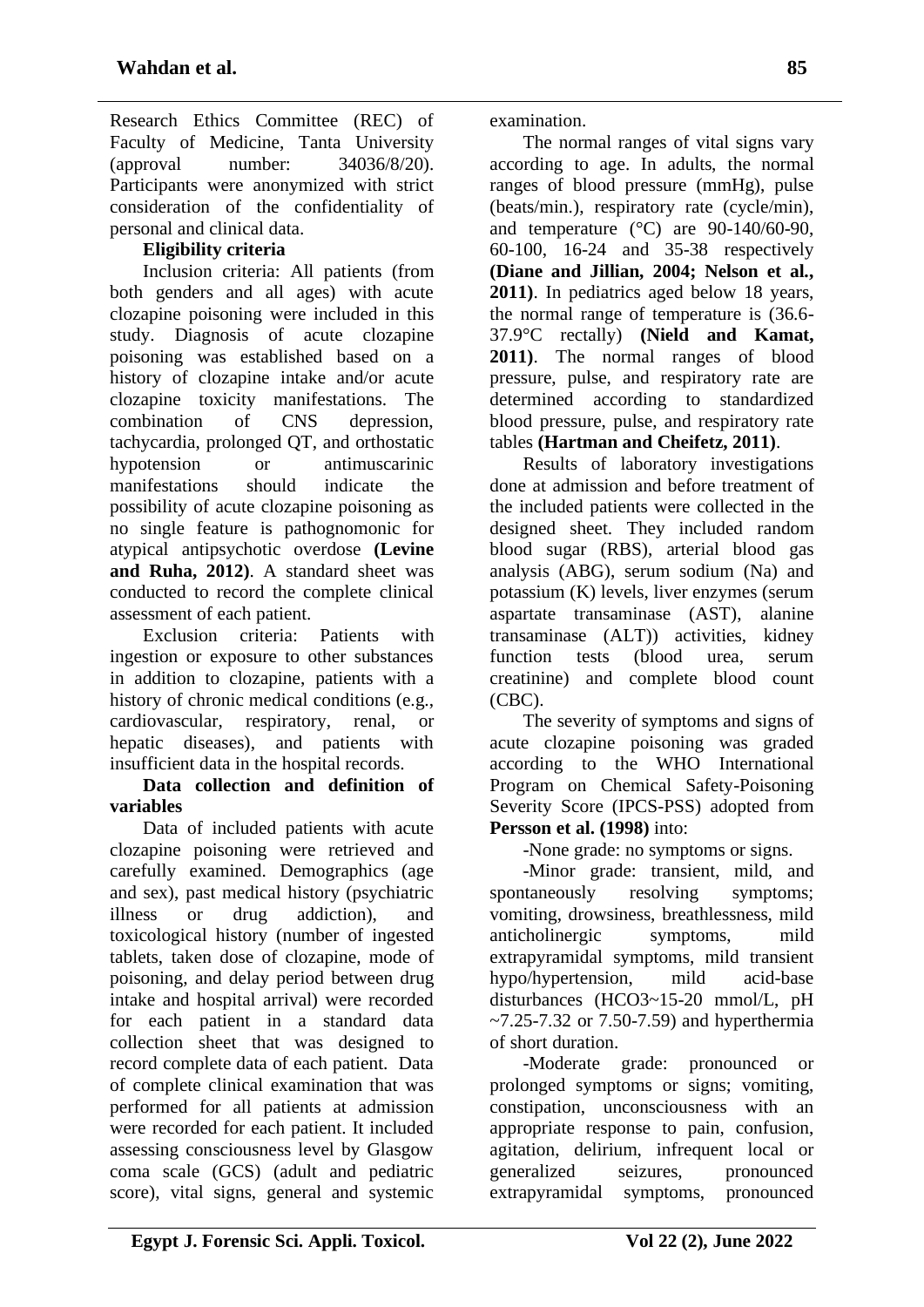anticholinergic symptoms, hypoxemia requiring extra oxygen, pronounced hypo/hypertension, pronounced acid-base disturbances (HCO3-~10-14 mmol/L, pH  $\sim$ 7.15-7.24), pronounced electrolytes disturbances (K+ 2.5-2.9 mmol/L) and hyperthermia of longer duration.

-Severe grade: severe or lifethreatening symptoms or signs; pneumonia, deep coma with an inappropriate response to pain or unresponsive to pain, respiratory depression with insufficiency, extreme agitation, shock.

Twelve-lead electrocardiography (ECG) records of the included patients were retrieved for each patient. Any detected ECG abnormalities and corrected QT (QTc) interval were registered. The corrected QT (QTc) interval was measured according to Bazett's formula;  $QTc =$  $\text{OT}/\sqrt{\text{RR}}$  (Normally, OTc is < 440 msec) **(Postema and Wilde, 2014; Miura et al., 2015)**.

ECG changes induced by acute clozapine poisoning were graded according to poisoning severity score (PSS) **(Akdur et al., 2010)** into Minor ECG changes: isolated extrasystoles, sinus tachycardia (HR  $\geq$  100-140 in adults). Moderate ECG changes: sinus tachycardia (HR =140-180 in adults), frequent extrasystoles, atrial fibrillation/flutter, AV-block I-II, prolonged QRS and QTc-time, repolarization abnormalities, or myocardial ischemia. Severe ECG changes: severe sinus tachycardia (HR≥180 in adults), lifethreatening ventricular dysrhythmias, AV block III, asystole, myocardial infarction.

Finally, the need for ICU admission, in-hospital mortality, and the duration of hospital stay for each patient was recorded in the data collection sheet.

# **Statistical Analysis**

Acute clozapine poisoned patients were divided into two groups according to the need for ICU admission. Statistical analysis was performed using MedCalc Statistical Software version 15.8 (MedCalc Software bvba, Ostend, Belgium; https://www.medcalc.org; 2015). For

**Egypt J. Forensic Sci. Appli. Toxicol.** Vol 22 (2), June 2022

quantitative data, the Shapiro-Wilk test for normality was performed besides the visual assessment of graphs. For normally distributed data, variables were summarized as mean  $\pm$  standard deviation (SD), and comparison between two groups was carried out using independent samples T-test. For abnormally distributed data, the variables were summarized as the median and interquartile range (IQR, expressed as  $25<sup>th</sup> - 75<sup>th</sup>$  percentiles), and comparison between two groups was carried out using the Mann-Whitney test. Multivariate backward, stepwise logistic regression was conducted to assess the contribution of relevant variables to the need for ICU admission, which had a p-value less than 0.2 on univariate analysis **(Bursac et al., 2008)**, with odds ratio (OR) and 95% confidence interval for OR (95% CI) calculated for each variable. Analysis of the receiver operating characteristic (ROC) curve was done to assess the relation between true-positive results and falsepositive results for each measurement **(DeLong et al., 1988)**. The area under ROC curve was graded as follows: 0.90-1  $=$  excellent; 0.80-0.90  $=$  good; 0.70-0.80  $=$ fair; and  $0.60 - 0.70 =$  poor. Sensitivity and specificity were calculated. Sensitivity is the proportion of those whom the test indicated requiring ICU admission among those who already had ICU admission. Specificity is the percentage of those who judged not needing ICU out of those who already were not admitted to ICU. A pvalue  $\leq$  of 0.05 was adopted for interpretation of statistical tests.

# **RESULTS**

The data of 121 patients with acute clozapine poisoning who met the inclusion criteria were analyzed. Patients who needed ICU admission were 29 patients (23.97%), while patients who did not need ICU admission were 92 (76.03%). Demographics and toxicological data of studied patients were shown in table (1). Regarding age, patients who need ICU admission were significantly older than patients who did not, and the majority of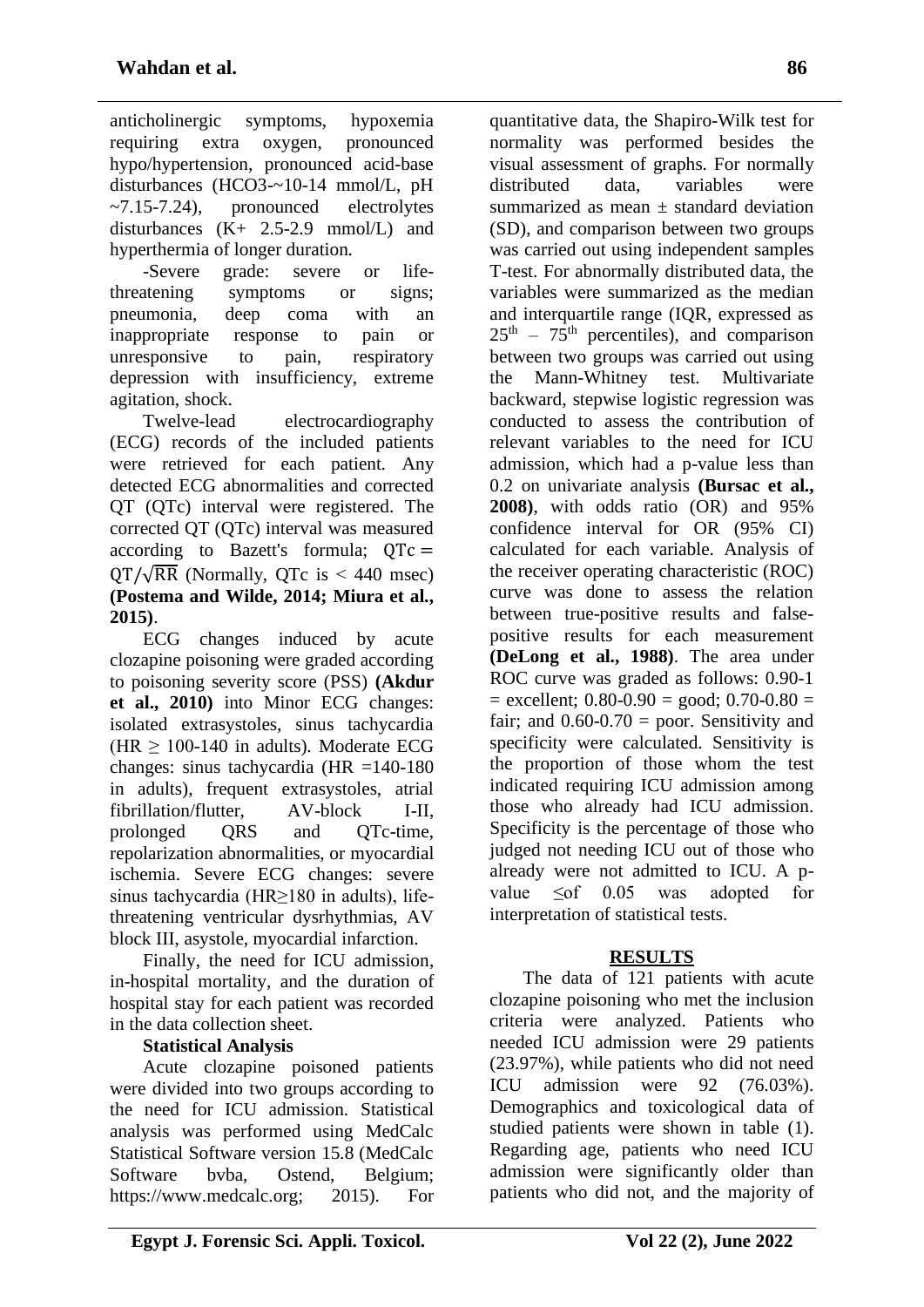them (86.2%) were adults. Sex was comparable in both groups with no statistical difference. There was a significant association between the need for ICU admission with the history of addiction and/or psychiatric illness, mode of poisoning (suicidal in 89.7% of patients needed ICU admission), number of tablets, and take a dose of clozapine. On the other hand, delay time showed no statistically significant association with the need for ICU admission. Furthermore, based on the Mann-Whitney test, there was a significant association between the taken dose of clozapine and the presence of history addiction and/or psychiatric illness (Pvalue: 0.049 and 0.001, respectively) (Table 2).

Regarding manifestations and clinical data of acute clozapine poisoned patients, there was a significant association between the presence of urination, agitation, seizures, shock, pallor, and the need for ICU admission, as illustrated in table (3). Moreover, patients who need ICU admission showed a significant association with constricted pupils and chest manifestations.

Comparisons of GCS, vital signs and oxygen saturation between both groups were made (Table 4). Severe loss of consciousness, tachycardia, hyperthermia, and tachypnea was significantly reported in acute clozapine poisoned patients who needed ICU admission. Moreover, these patients had a significantly lower median value of oxygen saturation than patients who were not admitted to ICU. A nonsignificant statistical difference was detected in systolic and diastolic blood pressure between both groups.

Table (5) shows that patients admitted to ICU had significantly higher mean values of RBS, WBCs, and QTc than patients who were not admitted to ICU. Furthermore, they had a significantly higher median value of pH than the other group. Table (6) shows that patients who need ICU admission had a significantly higher percentage of hyperglycemia, respiratory alkalosis, and prolonged QTc

interval (51.7%, 69%, and 58.6%, respectively). There was a significant association between ECG severity grading and the need for ICU admission. Conversely, no significant association was reported between the type of ECG changes and the need for ICU admission. Sinus tachycardia was the most detected ECG change in patients who needed ICU admission and all patients with acute clozapine poisoning (69% and 50.4%, respectively).

Regarding acute clozapine poisoning severity, according to PSS, there was a significant association between it and the need for ICU admission. All patients with severe acute clozapine poisoning and 23.3% of patients with moderate acute clozapine poisoning needed ICU admission. Simultaneously, all patients with no or minor acute clozapine poisoning did not need ICU admission. Moreover, patients admitted to ICU had a significantly more extended period of hospital stay than patients who were not admitted to ICU, as shown in table (7).

Backward stepwise logistic regression analysis was conducted to investigate potential factors which may significantly contribute to the need for ICU admission (Table 8). The variables entered the first step were chosen based on clinical relevance and a p-value  $\langle 0.2 \rangle$  in univariate analysis. Those variables included age, history of addiction and/or psychiatric disease, a dose of clozapine, vital signs on admission (pulse, respiratory rate, blood pressure, and temperature),  $O_2$  saturation, RBS, acid-base status, ECG severity grading, and QTc interval. The last step of the regression model showed that the factors which increased the probability of requiring ICU admission significantly included a high dose of clozapine  $OR=1.003$ ,  $95\%$   $CI=1.001-1.006$ . p=0.002), presence of tachypnea compared to the standard rate for age (OR=29.008, 95% CI=2.907-289.441, p=0.004) and increased severity of ECG grading (OR=5.994, 95% CI=1.568-22.922,  $p=0.009$ ). Increased level of  $O<sub>2</sub>$  saturation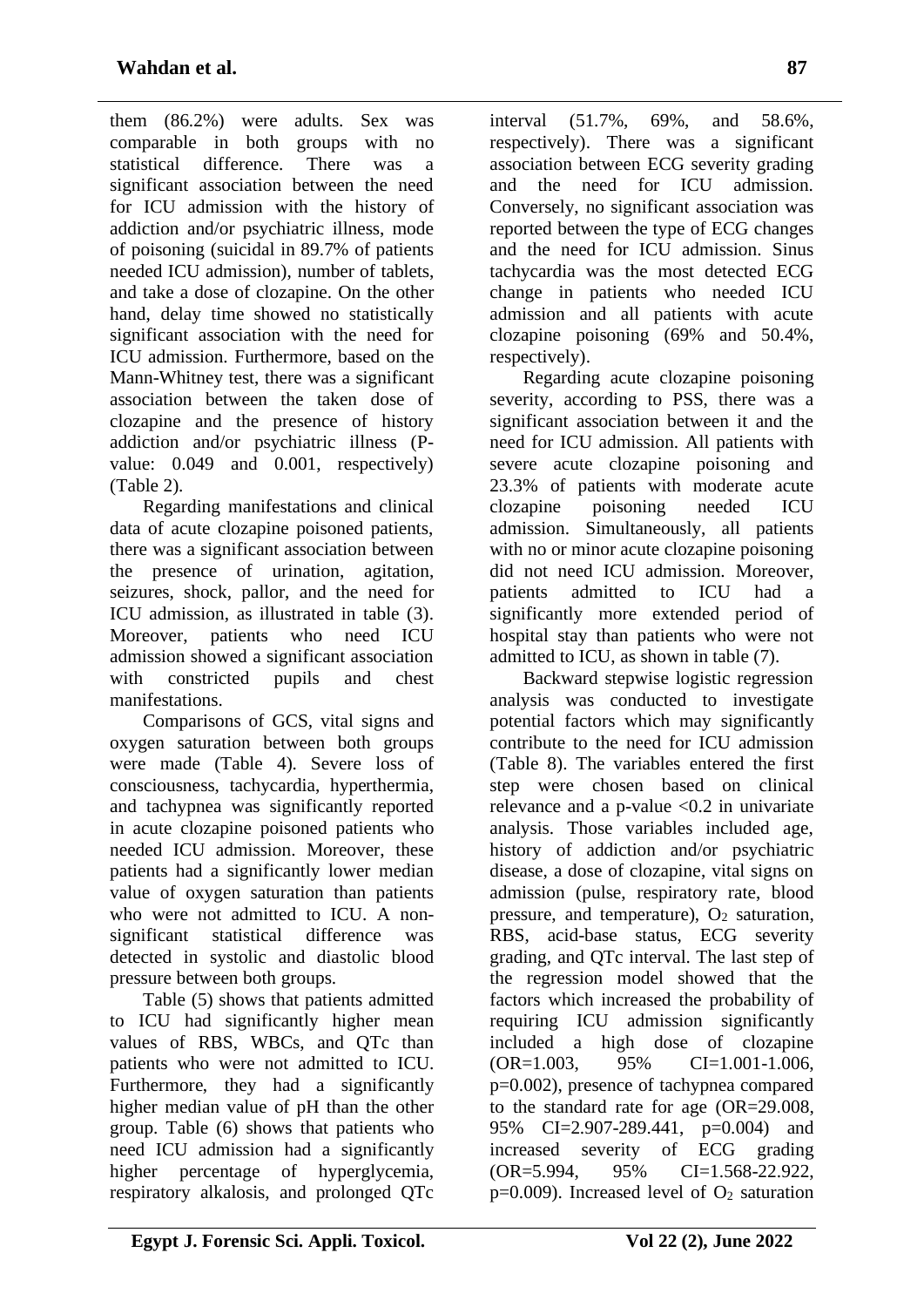on admission was significantly associated with decreased probability of requiring ICU admission (OR=0.903, 95% CI= $0.858-0.950$ , p< $0.001$ ). The p-value of age was above the threshold of 0.05 adopted for significance; however, the age variable was retained in the final model as its removal significantly affected the final model.

A ROC analysis was carried out to assess the predictive performance of the taken dose of clozapine and  $O<sub>2</sub>$  saturation on admission for the need for ICU admission (Fig. 1, 2). The area under the ROC curve was 0.887 (95% CI = 0.816 to 0.937,  $p<0.001$ ) for the administered dose, indicating good predictive performance. At a cut-off value above 250 mg, the administered dose had a sensitivity and specificity of 93.1% and 75%. As for  $O_2$ saturation on admission, the area under the ROC curve was 0.689 (95% CI = 0.599 to  $0.770$ ,  $p=0.003$ ), indicating low to acceptable predictive performance. At a cut-off value of  $95\%$  or below,  $O_2$ saturation on admission had a sensitivity and specificity of 48.3% and 92.4%.

| Table (1): Comparison of demographic and toxicological data between patients needed ICU |  |
|-----------------------------------------------------------------------------------------|--|
| admission and patients didn't need ICU admission after acute clozapine poisoning        |  |

|                |                        |                |                 |                | <b>Need for ICU admission</b> |                 |                   | <b>Tests of</b>             |              |
|----------------|------------------------|----------------|-----------------|----------------|-------------------------------|-----------------|-------------------|-----------------------------|--------------|
|                | <b>Variables</b>       |                |                 |                |                               |                 |                   | significance<br><b>Test</b> |              |
|                |                        |                | N <sub>0</sub>  |                | Yes                           |                 | <b>Total</b>      |                             |              |
|                |                        |                | $(n = 92)$      | $(n = 29)$     |                               | $(n = 121)$     |                   | statistic                   | $\mathbf{p}$ |
| Age            | <b>Median (IQR]</b>    | $19$ [10 - 25] |                 | $27$ [20 - 35] |                               |                 | 21 [15 - 27]      |                             |              |
| (Years)        | (Range)                |                | $(1.5 - 50)$    | $(15 - 44)$    |                               | $(1.5 - 50)$    |                   | $3.115^{a}$                 | $0.002*$     |
| Age            | <b>Pediatric</b>       | 35             | 38%             | $\overline{4}$ | 13.8%                         | 39              | 32.2%             | $5.936^{b}$                 | $0.015*$     |
| groups         | <b>Adult</b>           | 57             | 62%             | 25             | 86.2%                         | 82              | 67.8%             |                             |              |
|                | <b>Female</b>          | 53             | 57.6%           | 15             | 51.7%                         | 68              | 56.2%             | $0.310^{b}$                 |              |
| <b>Sex</b>     | <b>Male</b>            | 39             | 42.4%           | 14             | 48.3%                         | 53              | 43.8%             |                             | 0.578        |
|                | N <sub>0</sub>         | 69             | 75%             | 16             | 55.2%                         | 85              | 70.2%             |                             |              |
|                | <b>Addiction and /</b> |                |                 |                |                               |                 |                   | $4.148^{b}$                 | $0.042*$     |
|                | or Psychiatric         | 23             | 25%             | 13             | 44.8%                         | 36              | 29.8%             |                             |              |
| Past           | illness                |                |                 |                |                               |                 |                   |                             |              |
| <b>History</b> | <b>Addiction</b>       | $\overline{7}$ | 7.6%            | 5              | 17.2%                         | 12              | 9.9%              | <b>FE</b>                   | 0.157        |
|                | Psychiatric            | 17             | 18.5%           | 8              | 27.6%                         | 25              | 10.7%             | $1.116^{b}$                 | 0.291        |
|                | illness                |                |                 |                |                               |                 |                   |                             |              |
| Mode of        | <b>Suicidal</b>        | 58             | 63%             | 26             | 89.7%                         | 84              | 69.4%             |                             |              |
| poisoning      | <b>Accidental</b>      | 27             | 29.3%           | $\overline{0}$ | 0%                            | 27              | 22.3%             | 10.960 <sup>b</sup>         | $0.004*$     |
|                | <b>Addict</b>          | $\overline{7}$ | 7.6%            | $\overline{3}$ | 10.3%                         | 10              | 8.3%              |                             |              |
| <b>Amount</b>  | <b>Median (IQR)</b>    |                | $5 [2 - 8]$     |                | $10 [7 - 12]$                 | $6[2-10]$       |                   | 4.641 <sup>a</sup>          | $< 0.001*$   |
| (tablets)      | (Range)                |                | $(0.5 - 30)$    |                | $(2 - 60)$                    |                 | $(0.5 - 60)$      |                             |              |
| Dose taken     | <b>Median (IQR]</b>    |                | $150$ [100 -    |                | $1000$ [500 -                 |                 | $200$ [100 - 750] |                             |              |
|                | (Range)                |                | 275]            |                | 1000]                         |                 |                   | $6.288^{a}$                 | $< 0.001*$   |
| (mg)           |                        |                | $(12.5 - 1000)$ | $(100 - 6000)$ |                               | $(12.5 - 6000)$ |                   |                             |              |
| Delay time     | <b>Median (IQR)</b>    |                | $3 [2 - 5.5]$   | $4[2-6]$       |                               | $3.5$ [2-6]     |                   | $0.954^{\mathrm{a}}$        | 0.340        |
| (hours)        | (Range)                |                | $(0.5 - 20)$    |                | $(1 - 12)$                    |                 | $(0.5 - 20)$      |                             |              |

<sup>a</sup>: Mann-Whitney test; <sup>b</sup>: Pearson's Chi square test of independence; FE: Fisher's exact test; IQR: **Interquartile range; ICU: Intensive care unit; n: Number; \* significant at p≤0.05**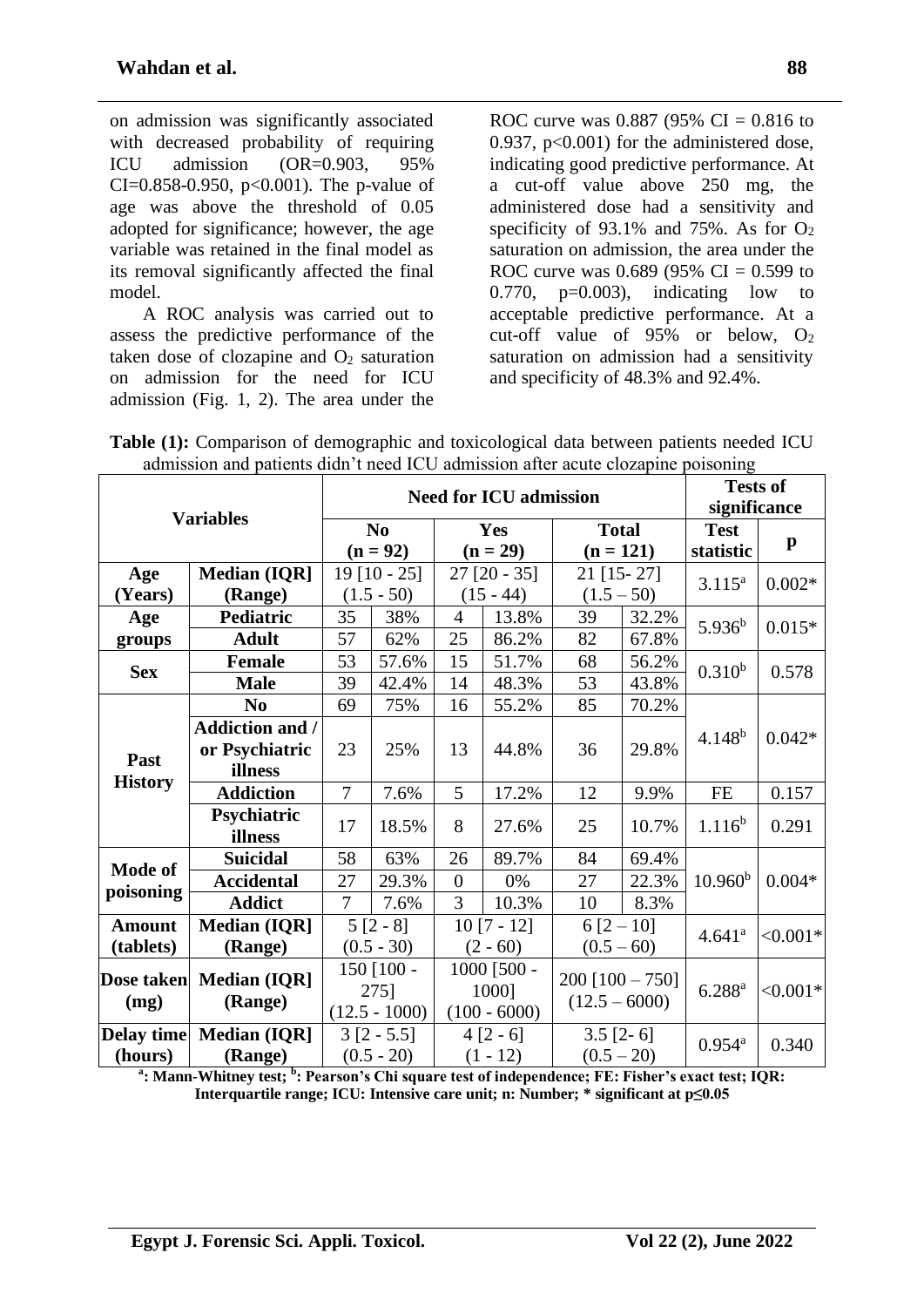| <b>Taken dose of</b> | <b>Addiction</b>              |                          | <b>Mann-Whitney</b><br>test |          |                              | Psychiatric<br>illness   | Mann-Whitney<br>test |          |
|----------------------|-------------------------------|--------------------------|-----------------------------|----------|------------------------------|--------------------------|----------------------|----------|
| clozapine (mg)       | N <sub>0</sub><br>$(n = 109)$ | <b>Yes</b><br>$(n = 12)$ | z                           | p        | N <sub>0</sub><br>$(n = 96)$ | <b>Yes</b><br>$(n = 25)$ | z                    | р        |
| <b>Median</b>        | 200                           | 650                      |                             |          | 162.5                        | 500                      | 3.355                | $0.001*$ |
| <b>IQR</b>           | $100 -$                       | 175 -                    |                             |          | $100 -$                      | $325 -$                  |                      |          |
|                      | 600                           | 1000                     | 1.972                       | $0.049*$ | 450                          | 1000                     |                      |          |
| <b>Minimum</b>       | 12.5                          | 100                      |                             |          | 12.5                         | 50                       |                      |          |
| <b>Maximum</b>       | 6000                          | 1200                     |                             |          | 2000                         | 6000                     |                      |          |

**Table (2):** Comparison between the taken dose of clozapine and past history of addiction and psychiatric illness of acute clozapine poisoned patients ( $n = 121$ )

**IQR: Interquartile range; n: Number; \* significant at p≤0.05**

**Table (3):** Comparison of clinical data between patients needed ICU admission and patients didn't need ICU admission after acute clozapine poisoning

|                             |                                |                |                              |                  | <b>Need for ICU admission</b> |                |                             | <b>Tests of</b><br>significance |              |
|-----------------------------|--------------------------------|----------------|------------------------------|------------------|-------------------------------|----------------|-----------------------------|---------------------------------|--------------|
|                             | <b>Variables</b>               |                | N <sub>0</sub><br>$(n = 92)$ |                  | <b>Yes</b><br>$(n = 29)$      |                | <b>Total</b><br>$(n = 121)$ | <b>Test</b><br>statistic        | $\mathbf{p}$ |
|                             | <b>Vomiting</b>                | 13             | 14.1%                        | 8                | 27.6%                         | 21             | 17.4%                       | $2.783^{a}$                     | 0.095        |
|                             | <b>Salivation</b>              | 1              | 1.1%                         | 1                | 3.4%                          | $\overline{2}$ | 1.7%                        | <b>FE</b>                       | 0.423        |
|                             | <b>Urination</b>               | $\mathbf{1}$   | 1.1%                         | 3                | 10.3%                         | $\overline{4}$ | 3.3%                        | <b>FE</b>                       | $0.042*$     |
|                             | <b>Extrapyramidal syndrome</b> | 1              | 1.1%                         | $\mathbf{1}$     | 3.4%                          | $\overline{2}$ | 1.7%                        | <b>FE</b>                       | 0.423        |
|                             | <b>Slurred speech</b>          | 28             | 30.4%                        | 13               | 44.8%                         | 41             | 33.9%                       | $2.039^{a}$                     | 0.153        |
| <b>Drowsiness</b>           | 41                             | 44.6%          | 7                            | 24.1%            | 48                            | 39.7%          | $3.844^a$                   | 0.050                           |              |
| <b>Irritability</b>         | 7                              | 7.6%           | $\overline{0}$               | 0%               | $\overline{7}$                | 5.8%           | FE                          | 0.15                            |              |
| <b>Agitation</b>            |                                | 10             | 10.9%                        | 8                | 27.6%                         | 18             | 14.9%                       | <b>FE</b>                       | $0.037*$     |
|                             | <b>Hallucination</b>           | 8              | 8.7%                         | $\overline{4}$   | 13.8%                         | 12             | 9.9%                        | <b>FE</b>                       | 0.479        |
|                             | <b>Seizures</b>                | $\overline{0}$ | 0%                           | $\overline{4}$   | 13.8%                         | $\overline{4}$ | 3.3%                        | <b>FE</b>                       | $0.003*$     |
|                             | <b>Shock</b>                   | $\overline{0}$ | 0%                           | 9                | 31.0%                         | 9              | 7.4%                        | <b>FE</b>                       | $< 0.001*$   |
|                             | <b>Pallor</b>                  | $\overline{0}$ | 0%                           | 7                | 24.1%                         | 7              | 5.8%                        | <b>FE</b>                       | $< 0.001*$   |
|                             | <b>Constricted</b>             | 53             | 57.6%\$                      | 28               | 96.6%\$                       | 81             | 66.9%                       |                                 |              |
| <b>Pupil</b>                | <b>Dilated</b>                 | 1              | 1.1%                         | $\mathbf{1}$     | 3.4%                          | $\overline{2}$ | 1.7%                        | $23.052^b$                      | $< 0.001*$   |
|                             | <b>RRR</b>                     | 38             | 41.3%\$                      | $\overline{0}$   | 0%\$                          | 38             | 31.4%                       |                                 |              |
|                             | <b>Free</b>                    | 85             | 92.4%\$                      | 14               | 48.3%\$                       | 99             | 81.8%                       |                                 |              |
|                             | <b>Wheeze</b>                  | 3              | 3.3%                         | $\boldsymbol{0}$ | 0%                            | 3              | 2.5%                        |                                 |              |
| <b>Chest</b><br>examination | <b>Crepitation</b>             | $\overline{4}$ | 4.3%\$                       | 12               | 41.4%\$                       | 16             | 13.2%                       | 31.790 <sup>b</sup>             | $< 0.001*$   |
|                             | Wheeze &<br>crepitation        | $\overline{0}$ | 0%                           | 3                | 10.3%                         | 3              | 2.5%                        |                                 |              |

**a : Pearson's Chi square test of independence; <sup>b</sup> : Fisher-Freeman-Halton exact test; FE: Fisher's exact test; ICU: Intensive care unit; n: Number; \*significant at p≤0.05; \$: significant difference compared to the other group**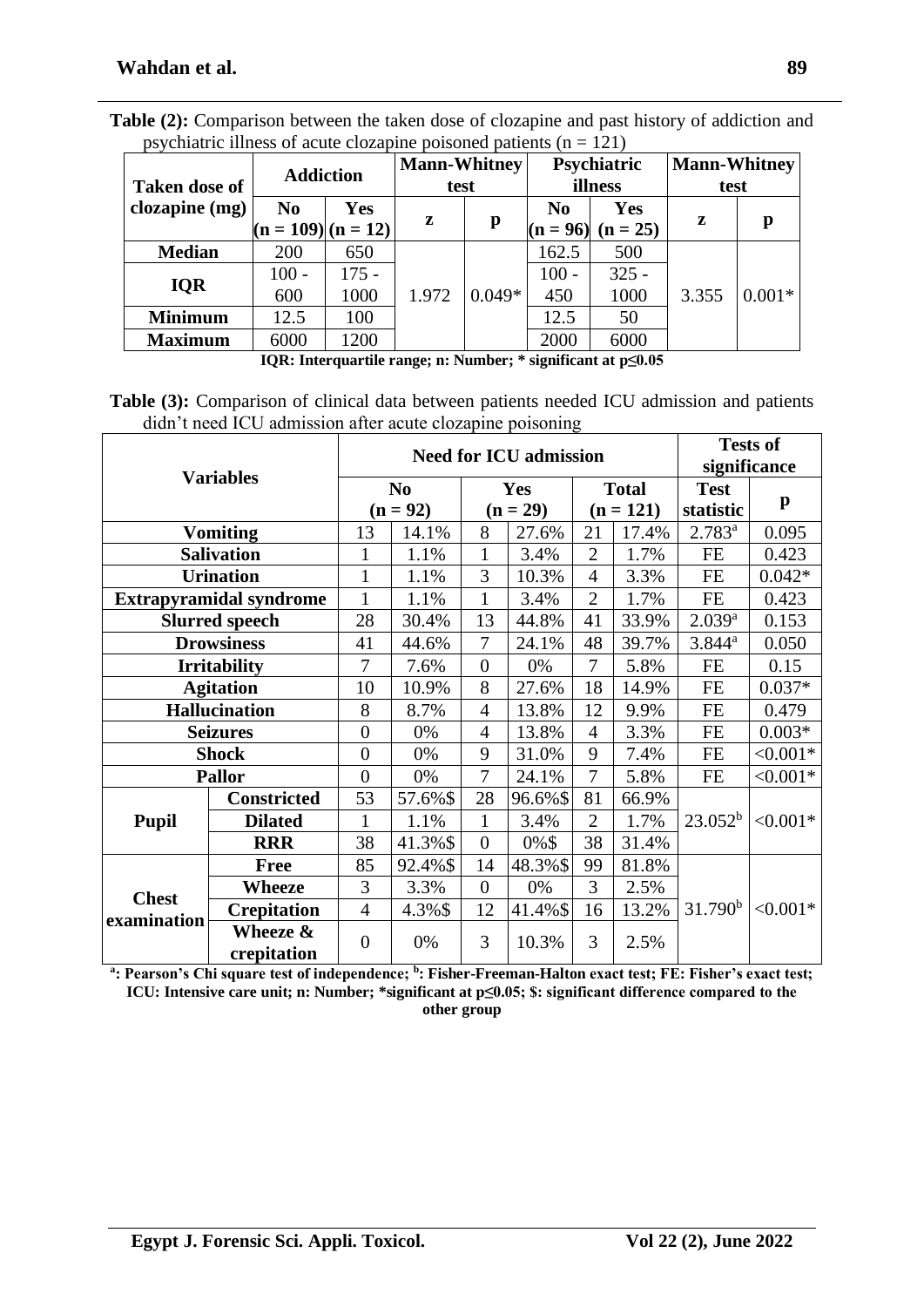|                                        | auniission and patients didn't need iCO auniission anei aeute ciozaphie poisoning |                |                             |                |                               |                |                  |                       |              |
|----------------------------------------|-----------------------------------------------------------------------------------|----------------|-----------------------------|----------------|-------------------------------|----------------|------------------|-----------------------|--------------|
|                                        |                                                                                   |                |                             |                | <b>Need for ICU admission</b> |                |                  | <b>Tests of</b>       |              |
| <b>Variables</b>                       |                                                                                   |                |                             |                |                               |                |                  | significance          |              |
|                                        |                                                                                   |                | $\mathbf{N}\mathbf{o}$      | Yes            |                               | <b>Total</b>   |                  | <b>Test</b>           | $\mathbf{p}$ |
|                                        |                                                                                   |                | $(n = 92)$                  |                | $(n = 29)$                    |                | $(n = 121)$      | statistic             |              |
| <b>GCS</b>                             | Mean $\pm$ SD                                                                     |                | $13 \pm 2$                  |                | $7.9 \pm 2.8$                 |                | $11.8 \pm 3.1$   | 7.003 <sup>a</sup>    | $< 0.001*$   |
|                                        | (Range)                                                                           |                | $(9 - 15)$                  |                | $(3 - 15)$                    |                | $(3 - 15)$       |                       |              |
|                                        | <b>Minor (13-15)</b>                                                              | 61             | 66.3%\$                     | $\overline{2}$ | 6.9%\$                        | 63             | 52.1%            |                       |              |
| Degree of loss of                      | Moderate (9-                                                                      |                |                             |                |                               |                |                  |                       |              |
| consciousness                          | 12)                                                                               | 31             | 33.7%                       | 8              | 27.6%                         | 39             | 32.2%            | $62.566^b$            | $< 0.001*$   |
| according to                           |                                                                                   |                |                             |                | 65.5%                         |                |                  |                       |              |
| <b>GCS</b>                             | <b>Severe (3-8)</b>                                                               | $\overline{0}$ | 0%\$                        | 19             | \$                            | 19             | 15.7%            |                       |              |
|                                        | Mean $\pm$ SD                                                                     |                | $109.3 \pm 22$              |                | $124.2 \pm 23$                |                | $112.9 \pm 23.1$ | $-3.150$ <sup>a</sup> | $0.002*$     |
| <b>Pulse rate</b>                      | (Range)                                                                           |                | $(66 - 160)$                |                | $(80 - 177)$                  |                | $(66 - 177)$     |                       |              |
| (beat/min)                             | <b>Normal</b>                                                                     | 51             | 55.4%                       | 5              | 17.2%                         | 56             | 46.3%            |                       |              |
|                                        | <b>Tachycardia</b>                                                                | 41             | 44.6%                       | 24             | 82.8%                         | 65             | 53.7%            | 12.937 <sup>b</sup>   | $< 0.001*$   |
|                                        | SBP: Mean ±                                                                       |                | $110.5 \pm 18$              |                | $104 \pm 23.2$                |                | $108.9 \pm 19.5$ |                       |              |
|                                        | SD (Range)                                                                        | $(80 - 160)$   |                             |                | $(60 - 150)$                  |                | $(60 - 160)$     | $1.5858^{a}$          | 0.116        |
|                                        | DBP: Mean ±                                                                       |                | $67.3 \pm 11.7$             |                | $62.4 \pm 15$                 |                | $66.1 \pm 12.7$  |                       |              |
| <b>Blood pressure</b><br>(mmHg)        | SD (Range)                                                                        |                | $(40 - 90)$<br>$(40 - 100)$ |                | $(40 - 100)$                  | $1.821^{a}$    | 0.071            |                       |              |
|                                        | <b>Normal</b>                                                                     | 79             | 85.9%                       | 21             | 72.4%                         | 100            | 82.6%            |                       |              |
|                                        | <b>Hypertensive</b>                                                               | $\overline{4}$ | 4.3%                        | 1              | 3.4%                          | 5              | 4.1%             | 3.825c                | 0.134        |
|                                        | <b>Hypotensive</b>                                                                | 9              | 9.8%                        | 7              | 24.1%                         | 16             | 13.2%            |                       |              |
|                                        | $Mean \pm SD$                                                                     |                | $37 \pm 0.3$                | $37.3 \pm 1$   |                               | $37.1 \pm 0.6$ |                  | $-1.170$ <sup>a</sup> | 0.251        |
|                                        | (Range)                                                                           |                | $(36.5 - 38.3)$             |                | $(36 - 40)$                   |                | $(36 - 40)$      |                       |              |
| <b>Temperature</b><br>$({}^{\circ}C)$  | <b>Normal</b>                                                                     | 69             | 75%\$                       | 20             | 69%\$                         | 89             | 73.6%            | $4.244^{b}$           | $0.039*$     |
|                                        | Hyperthermia                                                                      | 11             | 12%                         | 9              | 31%                           | 20             | 16.5%            |                       |              |
|                                        | Not recorded                                                                      | 12             | 13%                         | $\overline{0}$ | 0%                            | 12             | 9.9%             | FE                    | 0.068        |
|                                        | Mean $\pm$ SD                                                                     |                | $21.5 \pm 3.7$              |                | $27.8 \pm 9.1$                |                | $23.3 \pm 6.2$   |                       |              |
|                                        | (Range)                                                                           |                | $(16 - 32)$                 |                | $(18 - 50)$                   |                | $(16 - 50)$      | $-3.433^a$            | $0.002*$     |
|                                        | <b>Normal</b>                                                                     | 70             | 76.1%                       | 12             | 41.4%                         | 82             | 67.8%            |                       |              |
| <b>Respiratory rate</b><br>(cycle/min) |                                                                                   |                | $\mathbb{S}$                |                | \$                            |                |                  | $22.615^c$            | $< 0.001*$   |
|                                        | <b>Tachypnea</b>                                                                  | 10             | 10.9%                       | 16             | 55.2%                         | 26             | 21.5%            |                       |              |
|                                        |                                                                                   |                | \$                          |                | \$                            |                |                  |                       |              |
|                                        | Not recorded                                                                      | 12             | 13%                         | $\mathbf{1}$   | 3.4%                          | 13             | 10.7%            | $\rm FE$              | 0.186        |
| Oxygen                                 | <b>Median [IQR]</b>                                                               |                | 98 [97 - 99]                |                | 96 [92 - 99]                  |                | 98 [97 - 99]     | $-3.114$ <sup>d</sup> | $0.002*$     |
| saturation $(\% )$                     | (Range)                                                                           |                | $(91 - 100)$                |                | $(42 - 100)$                  |                | $(42 - 100)$     |                       |              |

**Table 4:** Comparison of Glasgow coma scale and vital data between patients needed ICU admission and patients didn't need ICU admission after acute clozapine poisoning

**GCS: Glasgow coma scale; SBP: Systolic blood pressure; DBP: Diastolic blood pressure; <sup>a</sup> : Independent samples T-test; <sup>b</sup> : Pearson's Chi square test of independence; <sup>c</sup> : Fisher-Freeman-Halton exact test; FE:**  Fisher's exact test; <sup>d</sup>: Mann-Whitney test; SD: standard deviation; IQR: Interquartile range; ICU: **Intensive care unit; n: Number; SD: Standard Deviation; \*significant at p≤0.05; \$: significant difference compared to the other group**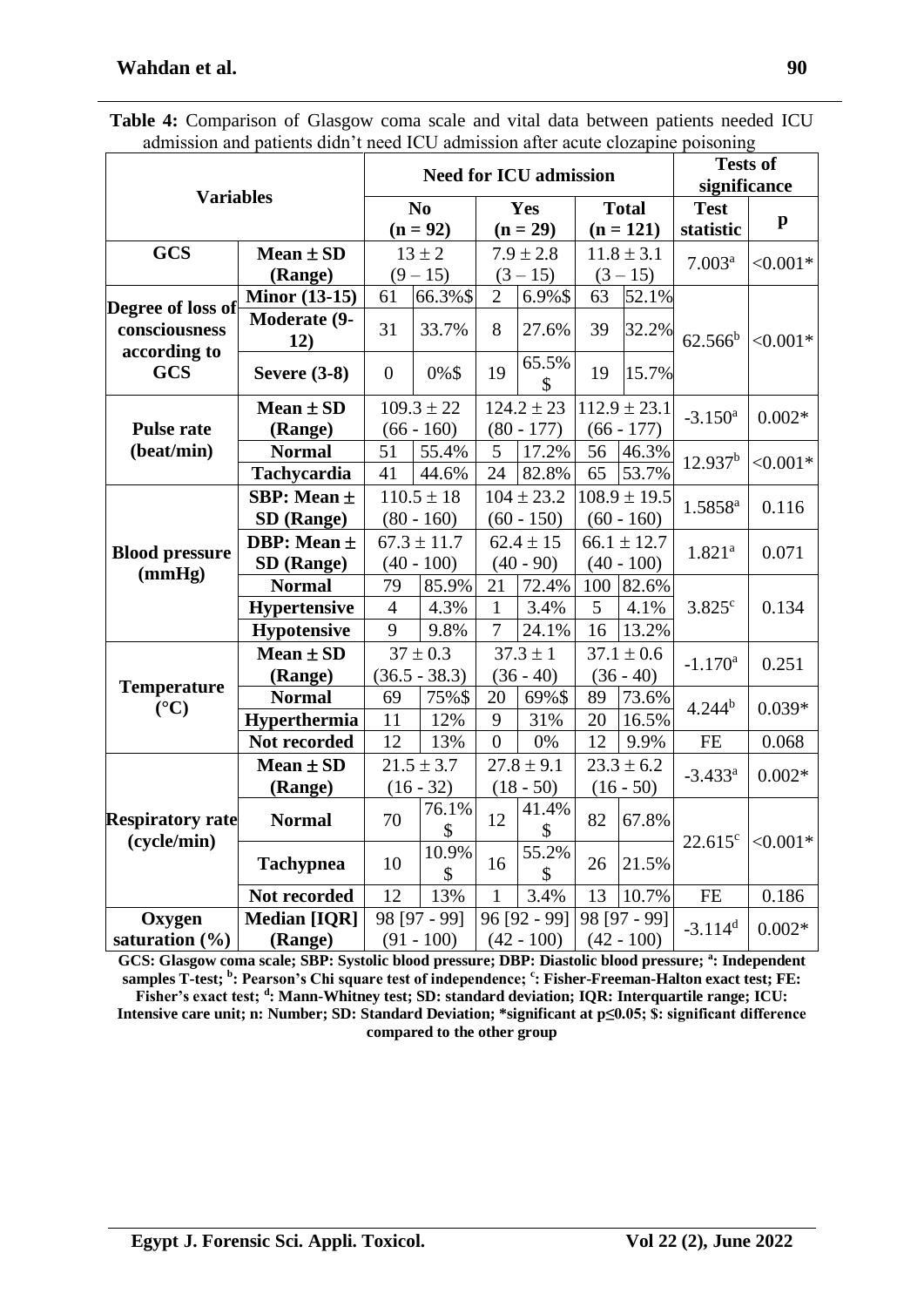| <b>Table (5):</b> Comparison of mean and median values of routine laboratory investigations and |
|-------------------------------------------------------------------------------------------------|
| corrected QT interval between patients needed ICU admission and patients didn't need            |
| ICU admission after acute clozapine poisoning                                                   |

|                                              |                                   |                                    | <b>Need for ICU admission</b>                                                                               |                                     | <b>Tests of</b><br>significance |             |  |
|----------------------------------------------|-----------------------------------|------------------------------------|-------------------------------------------------------------------------------------------------------------|-------------------------------------|---------------------------------|-------------|--|
| <b>Variables</b>                             |                                   |                                    |                                                                                                             |                                     |                                 |             |  |
|                                              |                                   | N <sub>0</sub><br>$(n = 92)$       | Yes<br>$(n = 29)$                                                                                           | <b>Total</b><br>$(n = 121)$         | <b>Test</b><br>statistic        | p           |  |
| <b>Random blood</b>                          | $Mean \pm SD$                     | $130.4 \pm 32$                     | $159.2 \pm 63.1$                                                                                            | $137.8 \pm 43.7$                    |                                 |             |  |
| sugar $(mg/dL)$                              | (Range)                           | $(85 - 250)$                       | $(77 - 378)$                                                                                                | $(77 - 378)$                        | $-3.357^b$                      | $0.024*$    |  |
| $\mathbf{p}$ H                               | <b>Median</b><br>(IQR)<br>(Range) | $7.4$ [7.4 - 7.5]<br>$(7.3 - 7.6)$ | $7.5$ [7.4 - 7.5]<br>$(7.2 - 7.6)$                                                                          | $[7.4 [7.4 - 7.5]$<br>$(7.2 - 7.6)$ | $2.219^{a}$                     | $0.027*$    |  |
| PaCO <sub>2</sub> (mmHg)                     | Mean $\pm$ SD<br>(Range)          |                                    | $33.7 \pm 5.5$<br>$31.2 \pm 6.7$<br>$33.1 \pm 5.9$<br>$(18.3 - 45.5)$<br>$(20.3 - 45.5)$<br>$(18.3 - 42.9)$ |                                     | 1.971 <sup>b</sup>              | 0.051       |  |
| HCO <sub>3</sub><br>(mmol/L)                 | Mean $\pm$ SD<br>(Range)          | $22.3 \pm 3.6$<br>$(14.8 - 31.6)$  | $21.6 \pm 4.7$<br>$(15.2 - 35.9)$                                                                           | $22.2 \pm 3.9$<br>$(14.8 - 35.9)$   | 0.800 <sup>b</sup>              | 0.425       |  |
| <b>Serum sodium</b><br>level (mmol/L)        | Mean $\pm$ SD<br>(Range)          | $140 \pm 4.4$<br>$(128.5 - 149)$   | $140.2 \pm 5.8$<br>$(128.1 - 154)$                                                                          | $140.1 \pm 4.8$<br>$(128.1 - 154)$  | $-0.121^{b}$                    | 0.904       |  |
| <b>Serum</b><br>potassium<br>level (mmol/L)  | Mean $\pm$ SD<br>(Range)          | $3.7 \pm 0.6$<br>$(2.6 - 4.8)$     | $3.8 \pm 0.7$<br>$(2.5 - 5.3)$                                                                              | $3.7 \pm 0.6$<br>$(2.5 - 5.3)$      | $-0.303^{b}$                    | 0.762       |  |
| AST (U/L)                                    | <b>Median</b><br>(IQR)<br>(Range) | $22$ [18 - 27]<br>$(10 - 46)$      | $22.1$ [17 - 28]<br>$(16 - 370)$                                                                            | $22$ [18 - 28]<br>$(10 - 370)$      | $0.733^{a}$                     | 0.464       |  |
| ALT (U/L)                                    | <b>Median</b><br>(IQR)<br>(Range) | $18$ [15 - 22]<br>$(10 - 51)$      | $18.5$ [13 - 28]<br>$(11 - 207)$                                                                            | 18 [14 - 22]<br>$(10 - 207)$        | $0.384^{a}$                     | 0.701       |  |
| <b>Blood urea</b><br>(mg/dL)                 | Mean $\pm$ SD<br>(Range)          | $26.1 \pm 6$<br>$(13 - 40)$        | $27.1 \pm 8.6$<br>$(15 - 56)$                                                                               | $26.3 \pm 6.7$<br>$(13 - 56)$       | $-0.643^b$                      | 0.522       |  |
| <b>Serum</b><br>creatinine<br>(mg/dL)        | Mean $\pm$ SD<br>(Range)          | $0.79 \pm 0.21$<br>$(0.3 - 1.4)$   | $0.84 \pm 0.24$<br>$(0.4 - 1.4)$                                                                            | $0.8 \pm 0.22$<br>$(0.3 - 1.4)$     | $-1.083^{b}$                    | 0.281       |  |
| Hemoglobin<br>(gm/dL)                        | Mean $\pm$ SD<br>(Range)          | $11.5 \pm 1.5$<br>$(8.9 - 15)$     | $12.1 \pm 1.5$<br>$(9.4 - 15)$                                                                              | $11.6 \pm 1.5$<br>$(8.9 - 15)$      | $-1.681^{b}$                    | 0.096       |  |
| White blood<br>cells count<br>$(x10^3/mm^3)$ | Mean $\pm$ SD<br>(Range)          | $9.2 \pm 3.5$<br>$(3.9 - 22.7)$    | $11.4 \pm 4.4$<br>$(5.2 - 22)$                                                                              | $9.7 \pm 3.8$<br>$(3.9 - 22.7)$     | $-2.652^b$                      | $0.009*$    |  |
| <b>Platelets count</b><br>$(x10^3/mm^3)$     | Mean $\pm$ SD<br>(Range)          | $223.7 \pm 63.9$<br>$(111 - 462)$  | $224.5 \pm 65.6$<br>$(120 - 350)$                                                                           | $223.9 \pm 64$<br>$(111 - 462)$     | $-0.053^b$                      | 0.958       |  |
| <b>QTc</b> interval<br>(msec)                | Mean $\pm$ SD<br>(Range)          | $410.1 \pm 35.4$<br>$(334 - 499)$  | $451.3 \pm 40.2$<br>$(364 - 520)$                                                                           | $420.8 \pm 40.7$<br>$(334 - 520)$   | $-5.024b$                       | ${<}0.001*$ |  |

**AST: Aspartate aminotransferase; ALT: Alanine aminotransferase; QTc: Corrected QT; <sup>a</sup> : Mann-**Whitney test; <sup>b</sup>: Independent samples T-test; IQR: Interquartile range; ICU: Intensive care unit; n: **Number; SD: Standard Deviation; \* significant at p≤0.05**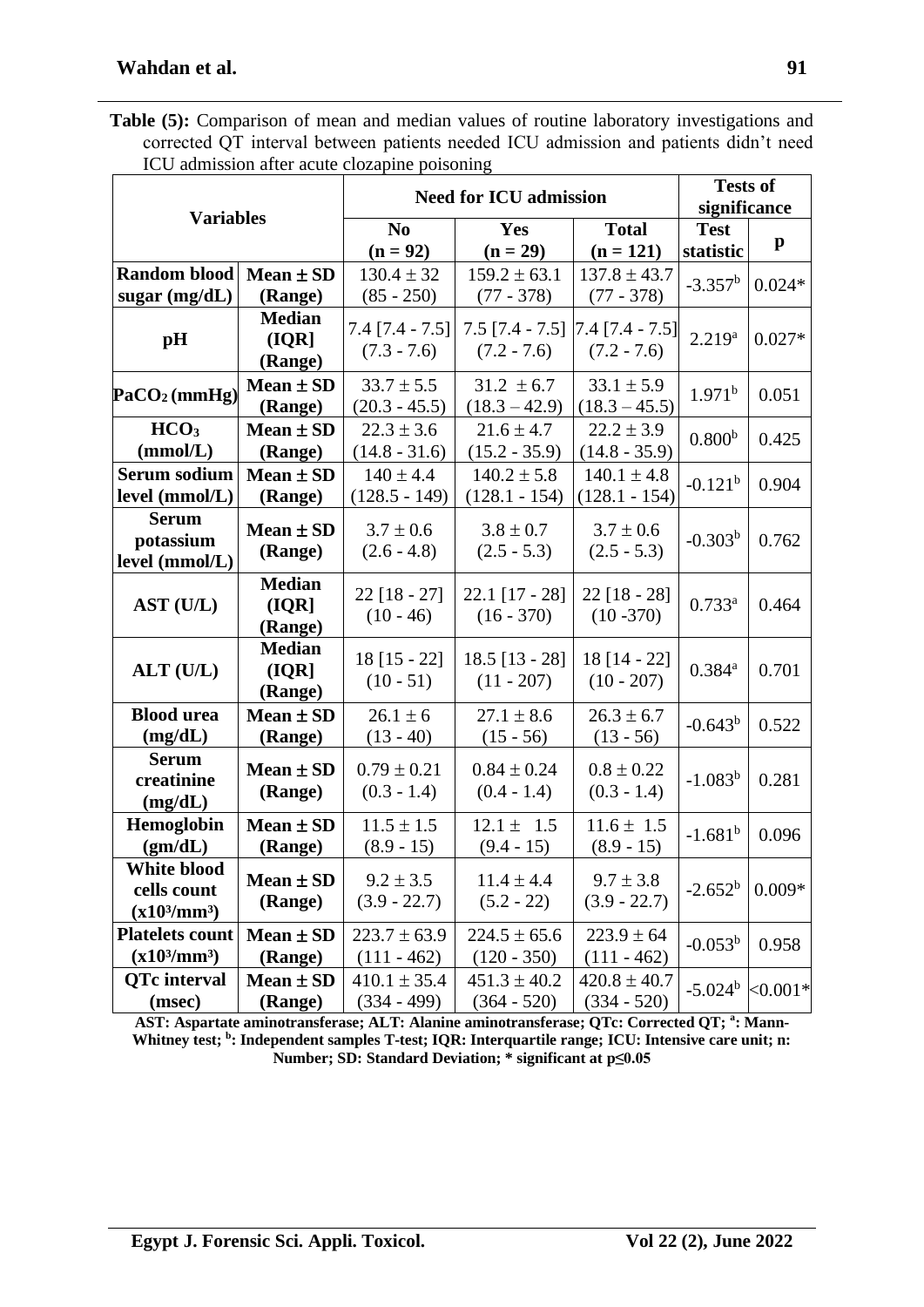Table (6): Comparison of laboratory investigations and ECG interpretation between patients needed ICU admission and patients didn't need ICU admission after acute clozapine poisoning

|                                   |                                    |                  |                |                  | <b>Need for ICU admission</b> |                |              | <b>Tests of</b><br>significance |              |
|-----------------------------------|------------------------------------|------------------|----------------|------------------|-------------------------------|----------------|--------------|---------------------------------|--------------|
|                                   | <b>Variables</b>                   |                  | N <sub>0</sub> |                  | Yes                           |                | <b>Total</b> | <b>Test</b>                     |              |
|                                   |                                    |                  | $(n = 92)$     | $(n = 29)$       |                               |                | $(n = 121)$  | statistic                       | $\mathbf{p}$ |
|                                   | <b>Normal</b>                      | 63               | 68.5%          | 14               | 48.3%                         | 77             | 63.6%        |                                 |              |
| <b>Random</b>                     | Hyperglycemia                      | 21               | 22.8%          | 15               | 51.7%                         | 36             | 29.8%        | 7.092 <sup>a</sup>              | $0.008*$     |
| blood sugar                       | Not recorded                       | 8                | 8.7%           | $\overline{0}$   | 0%                            | 8              | 6.6%         | <b>FE</b>                       | 0.196        |
|                                   | <b>Normal</b>                      | 34               | 41%\$          | $\overline{4}$   | 13.8%<br>\$                   | 38             | 33.9%        |                                 |              |
|                                   | <b>Metabolic acidosis</b>          | 16               | 19.3%          | $\overline{4}$   | 13.8%                         | 20             | 17.9%        | 10.297 <sup>b</sup>             | $0.012*$     |
| <b>Arterial</b>                   | <b>Metabolic alkalosis</b>         | 3                | 3.6%           | $\mathbf{1}$     | 3.4%                          | $\overline{4}$ | 3.6%         |                                 |              |
| blood gas                         | <b>Respiratory</b><br>alkalosis    | 30               | 36.1%<br>\$    | 20               | 69%\$                         | 50             | 44.6%        |                                 |              |
|                                   | Not recorded                       | 9                | 9.8%           | $\overline{0}$   | 0%                            | 9              | 7.4%         | <b>FE</b>                       | 0.112        |
|                                   | <b>Normal</b>                      | 61               | 66.3%          | 18               | 62.1%                         | 79             | 65.3%        |                                 |              |
| <b>Serum</b>                      | Hyponatremia                       | 8                | 8.7%           | $\overline{4}$   | 13.8%                         | 12             | 9.9%         | $1.398^{b}$                     | 0.529        |
| sodium level                      | Hypernatremia                      | 8                | 8.7%           | $\overline{4}$   | 13.8%                         | 12             | 9.9%         |                                 |              |
|                                   | Not recorded                       | 15               | 16.3%          | $\overline{3}$   | 10.3%                         | 18             | 14.9%        | <b>FE</b>                       | 0.558        |
| <b>Serum</b>                      | <b>Normal</b>                      | 51               | 55.4%          | 15               | 51.7%                         | 66             | 54.5%        | $0.498^{a}$                     | 0.481        |
| potassium                         | Hypokalemia                        | 27               | 29.3%          | 11               | 37.9%                         | 38             | 31.4%        |                                 |              |
| level                             | Not recorded                       | 14               | 15.2%          | 3                | 10.3%                         | 17             | 14%          | <b>FE</b>                       | 0.760        |
|                                   | <b>Normal</b>                      | 64               | 69.6%          | 10               | 34.5%                         | 74             | 61.2%        |                                 | $< 0.001*$   |
| <b>QTc</b> interval<br>evaluation | Prolonged (≥440<br>msec)           | 13               | 14.1%          | 17               | 58.6%                         | 30             | 24.8%        | $20.680^a$                      |              |
|                                   | Not recorded                       | 15               | 16.3%          | $\overline{2}$   | 6.9%                          | 17             | 14%          | <b>FE</b>                       | 0.357        |
|                                   | <b>None</b>                        | 34               | 37%            | $\mathbf{1}$     | 3.4%                          | 35             | 28.9%        |                                 |              |
| <b>ECG</b>                        | <b>Minor</b>                       | 27               | 29.3%          | $\boldsymbol{7}$ | 24.1%                         | 34             | 28.1%        |                                 |              |
| severity                          | <b>Moderate</b>                    | 16               | 17.4%          | 17               | 58.6%                         | 33             | 27.3%        | $27.217^b$                      | $<0.001*$    |
| grading                           | <b>Severe</b>                      | $\overline{0}$   | 0%             | $\overline{2}$   | 6.9%                          | $\overline{2}$ | 1.7%         |                                 |              |
|                                   | Not recorded                       | 15               | 16.3%          | $\overline{2}$   | 6.9%                          | 17             | 14%          | <b>FE</b>                       | 0.357        |
|                                   | <b>Normal sinus</b><br>rhythm      | 36               | 39.1%          | $\overline{4}$   | 13.8%                         | 40             | 33.1%        | $2.427$ <sup>a</sup>            | 0.297        |
|                                   | Sinus tachycardia                  | 41               | 44.6%          | 20               | 69%                           | 61             | 50.4%        | $2.742^{\rm a}$                 | 0.254        |
|                                   | <b>Depressed ST</b><br>segment     | $\overline{2}$   | 2.2%           | $\overline{2}$   | 6.9%                          | $\overline{4}$ | 3.3%         | 2.050 <sup>b</sup>              | 0.320        |
| <b>ECG</b><br>changes             | Supraventricular<br>tachycardia    | $\boldsymbol{0}$ | 0%             | $\overline{2}$   | 6.9%                          | $\overline{2}$ | 1.7%         | 2.802 <sup>b</sup>              | 0.210        |
|                                   | <b>Pathological Q wave</b>         | $\boldsymbol{0}$ | 0%             | 1                | 3.4%                          | $\mathbf{1}$   | 0.8%         | 4.391 <sup>b</sup>              | 0.076        |
|                                   | <b>Ventricular</b><br>fibrillation | $\boldsymbol{0}$ | 0%             | $\mathbf{1}$     | 3.4%                          | $\mathbf{1}$   | 0.8%         | 1.873 <sup>b</sup>              | 0.511        |
|                                   | Not recorded                       | 15               | 16.3%          | $\overline{2}$   | 6.9%                          | 17             | 14%          | FE                              | 0.357        |

**QTc: Corrected QT; <sup>a</sup> : Pearson's Chi square test of independence; <sup>b</sup> : Fisher-Freeman-Halton exact test; FE: Fisher's exact test; ECG: Electrocardiogram; ICU: Intensive care unit; n: Number; SD: Standard Deviation;\*significant at p≤0.05; \$: significant difference compared to the other group**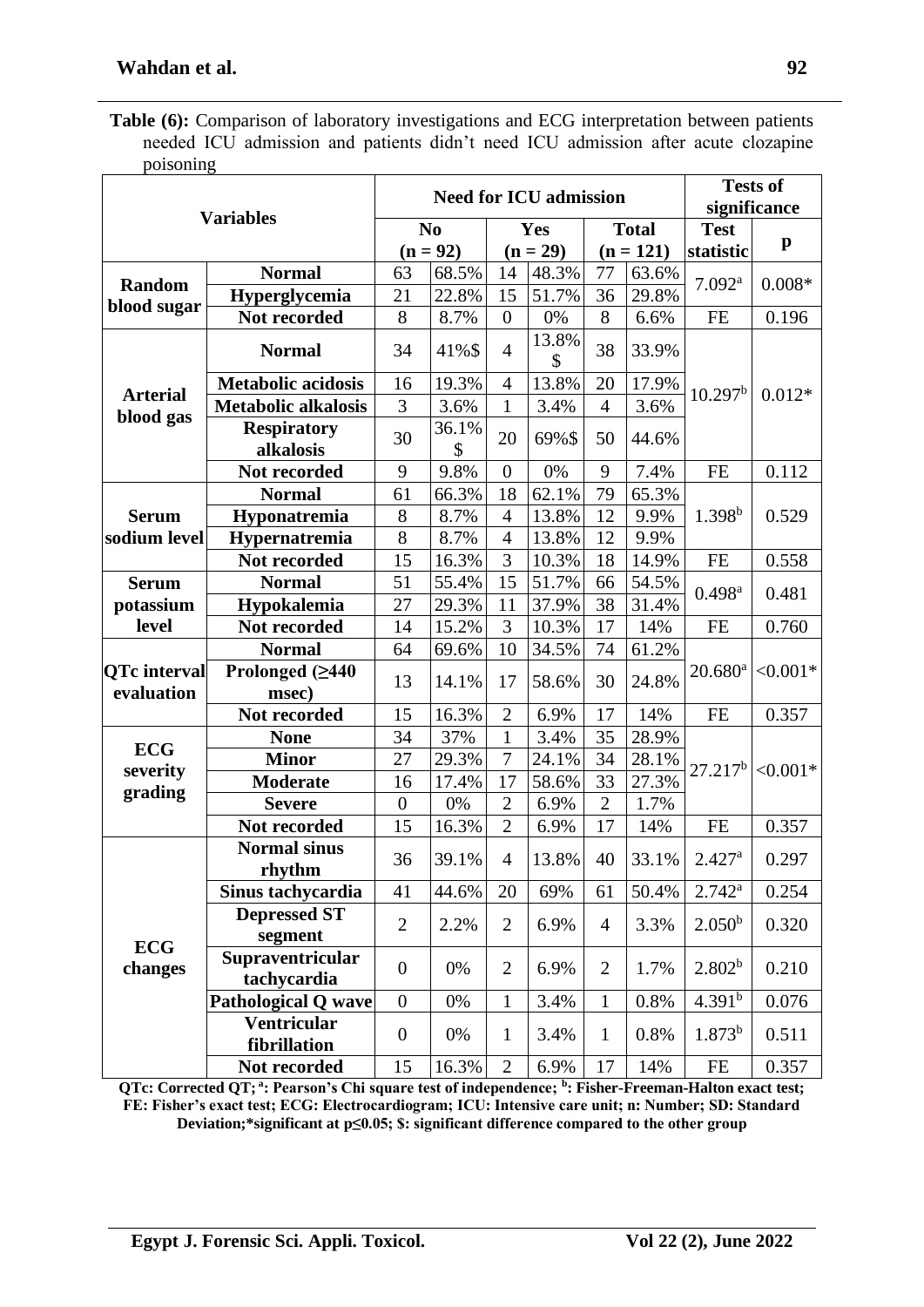|  |  |  |  |  |                                                                    | <b>Table (7):</b> Comparison of severity according to Poisoning Severity Score, in-hospital |  |  |
|--|--|--|--|--|--------------------------------------------------------------------|---------------------------------------------------------------------------------------------|--|--|
|  |  |  |  |  |                                                                    | mortality and duration of hospital stay between patients needed ICU admission and           |  |  |
|  |  |  |  |  | patients didn't need ICU admission after acute clozapine poisoning |                                                                                             |  |  |

|                            | patients didn't need TCO admission after acate crozaphic poisoning |                |                          |                | <b>Need for ICU admission</b> |                |                          | <b>Tests of significance</b> |            |
|----------------------------|--------------------------------------------------------------------|----------------|--------------------------|----------------|-------------------------------|----------------|--------------------------|------------------------------|------------|
| <b>Variables</b>           | N <sub>0</sub><br>$(n = 92)$                                       |                | <b>Yes</b><br>$(n = 29)$ |                | <b>Total</b><br>$(n = 121)$   |                | <b>Test</b><br>statistic | p                            |            |
|                            | <b>None</b>                                                        | 10             | 10.9%                    | $\theta$       | 0%                            | 10             | 8.3%                     |                              |            |
| <b>Severity</b>            | <b>Minor</b>                                                       | 49             | 53.3%\$                  | $\theta$       | 0%\$                          | 49             | 40.5%                    | $77.073$ <sup>a</sup>        | $< 0.001*$ |
| according to<br><b>PSS</b> | <b>Moderate</b>                                                    | 33             | 35.9%                    | 10             | 34.5%                         | 43             | 35.5%                    |                              |            |
|                            | <b>Severe</b>                                                      | $\overline{0}$ | $0\%$ \$                 | 19             | $65.5\%$ \$                   | 19             | 15.7%                    |                              |            |
| In-hospital                | <b>Died</b>                                                        | $\theta$       | 0%                       | $\overline{2}$ | 6.9%                          | $\overline{2}$ | 1.7%                     | <b>FE</b>                    | 0.056      |
| mortality                  | <b>Improved</b>                                                    | 92             | 100%                     | 27             | 93.1%                         | 119            | 98.3%                    |                              |            |
|                            | Hospital stays Median [IQR]                                        |                | $10[5 - 16]$             |                | $24$ [18 - 48]                | $12 [6 - 20]$  |                          | $5.738^{b}$                  | $< 0.001*$ |
| (hours)                    | <b>(Range)</b>                                                     |                | $(2 - 36)$               |                | $(5 - 144)$                   | $(2 - 144)$    |                          |                              |            |

**PSS: Poisoning Severity Score; <sup>a</sup> : Fisher-Freeman-Halton exact test; <sup>b</sup> : Mann-Whitney test; FE: Fisher's exact test; IQR: Interquartile range; ICU: Intensive care unit; n: Number; \*significant at p≤0.05; \$: significant difference compared to the other group**

**Table (8):** A logistic regression for prediction of the need for ICU admission in acute clozapine poisoned patients  $(n = 121)$ 

|                    | <b>Variables</b>                                 | <b>Wald test</b> |              | <b>OR</b> | 95% CI for OR |              |  |
|--------------------|--------------------------------------------------|------------------|--------------|-----------|---------------|--------------|--|
|                    |                                                  |                  | $\mathbf{p}$ |           | Lower         | <b>Upper</b> |  |
|                    | Age (years)                                      | 5.090            | $0.024*$     | 1.188     | 1.023         | 1.380        |  |
|                    | Past history of addiction/psychiatric<br>illness | 1.182            | 0.277        | 0.226     | 0.015         | 3.300        |  |
|                    | Dose taken (mg)                                  | 6.924            | $0.009*$     | 1.005     | 1.001         | 1.008        |  |
|                    | Pulse (Tachycardia vs normal)                    | 2.247            | 0.134        | 0.094     | 0.004         | 2.067        |  |
|                    | <b>Respiratory rate (Tachypnea vs</b><br>normal) | 5.758            | $0.016*$     | 95.461    | 2.305         | 3952.738     |  |
|                    | <b>Blood pressure:</b>                           |                  |              |           |               |              |  |
|                    | <b>Hypotension vs normal blood pressure</b>      | 1.825            | 0.177        | 29.359    | 0.218         | 3955.022     |  |
| First step         | <b>Hypertension vs normal blood</b><br>pressure  | 0.113            | 0.737        | 2.235     | 0.020         | 245.209      |  |
|                    | Temperature (Hyperthermia vs<br>normal)          | 2.736            | 0.098        | 0.076     | 0.004         | 1.612        |  |
|                    | $O_2$ saturation $(\% )$                         | 8.044            | $0.005*$     | 0.846     | 0.753         | 0.950        |  |
|                    | RBS (Hyperglycemia vs normal)                    | 0.786            | 0.375        | 0.338     | 0.031         | 3.722        |  |
|                    | <b>Arterial blood gas:</b>                       |                  |              |           |               |              |  |
|                    | Metabolic acidosis vs normal                     | 0.715            | 0.398        | 0.081     | 0.000         | 27.627       |  |
|                    | <b>Respiratory alkalosis vs normal</b>           | 1.034            | 0.309        | 4.441     | 0.251         | 78.606       |  |
|                    | Metabolic alkalosis vs normal                    | 0.191            | 0.662        | 6.065     | 0.002         | 19682.437    |  |
|                    | <b>ECG</b> severity grading                      | 2.883            | 0.090        | 74.449    | 0.514         | 10780.002    |  |
|                    | <b>QTc interval (Prolonged vs normal)</b>        | 0.588            | 0.443        | 0.131     | 0.001         | 23.607       |  |
|                    | Age (years)                                      | 3.025            | 0.082        | 1.093     | 0.989         | 1.207        |  |
|                    | Dose taken (mg)                                  | 9.199            | $0.002*$     | 1.003     | 1.001         | 1.006        |  |
| <b>Final model</b> | <b>Respiratory rate (Tachypnea vs</b><br>normal) | 8.232            | $0.004*$     | 29.008    | 2.907         | 289.441      |  |
|                    | $O2$ saturation $(\% )$                          | 15.608           | $< 0.001*$   | 0.903     | 0.858         | 0.950        |  |
|                    | <b>ECG</b> severity grading                      | 6.848            | $0.009*$     | 5.994     | 1.568         | 22.922       |  |

QTc: Corrected QT; vs: versus; ICU: Intensive care unit; RBS: Random blood sugar; ECG: Electrocardiogram; **\*: Statistically significant at p ≤ 0.05; OR: Odd`s ratio; CI: Confidence interval**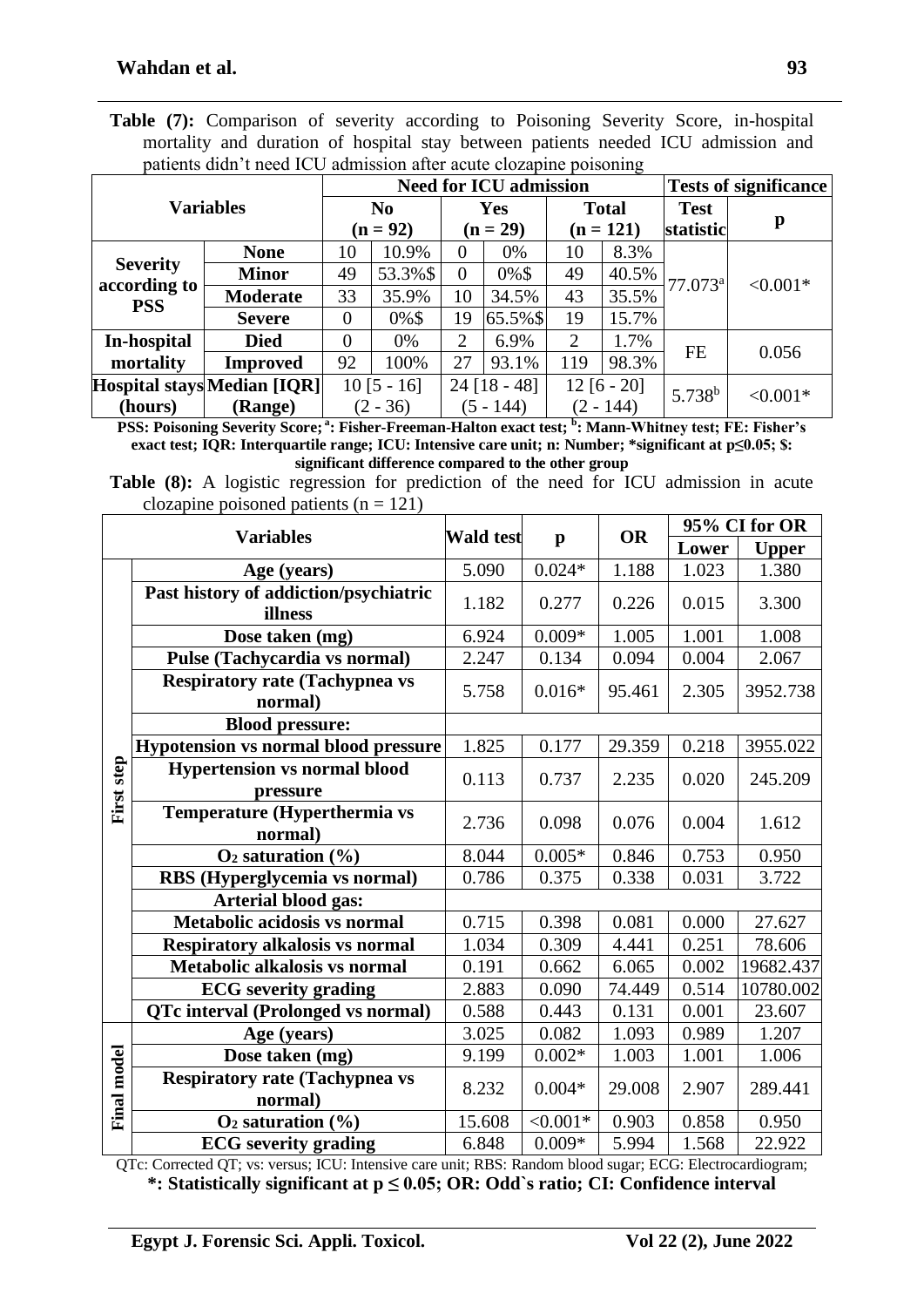

Figure (1): ROC curve of dose taken of clozapine for prediction of ICU admission need in acute clozapine poisoning.

**ROC: Receiver operating characteristic; ICU: intensive care unit**



**Figure (2):** ROC curve of O<sub>2</sub> saturation for prediction of ICU admission need in acute clozapine poisoning.

**ROC: Receiver operating characteristic; ICU: intensive care unit**

#### **DISCUSSION**

Clozapine is considered the most effective antipsychotic drug for refractory schizophrenia, although; it is reported as the most toxic in its class. It has severe adverse effects, such as blood dyscrasia, neutropenia, agranulocytosis, hypotension, sedation, seizures, constipation, sialorrhea, metabolic syndrome, and cardiotoxicity, have transported it to third and fourth in the line of treatment **(Kanniah and** 

#### **Kumar, 2020)**.

Acute poisoning represents a frequent cause of ICU admissions, and even though the overall mortality may be low, they may consume considerable ICU resources. Accurate prognostic information for critically ill poisoned patients could help physicians decide whether and when poisoned patients might benefit from therapy in the ICU. This will decrease hospital morbidity and mortality in patients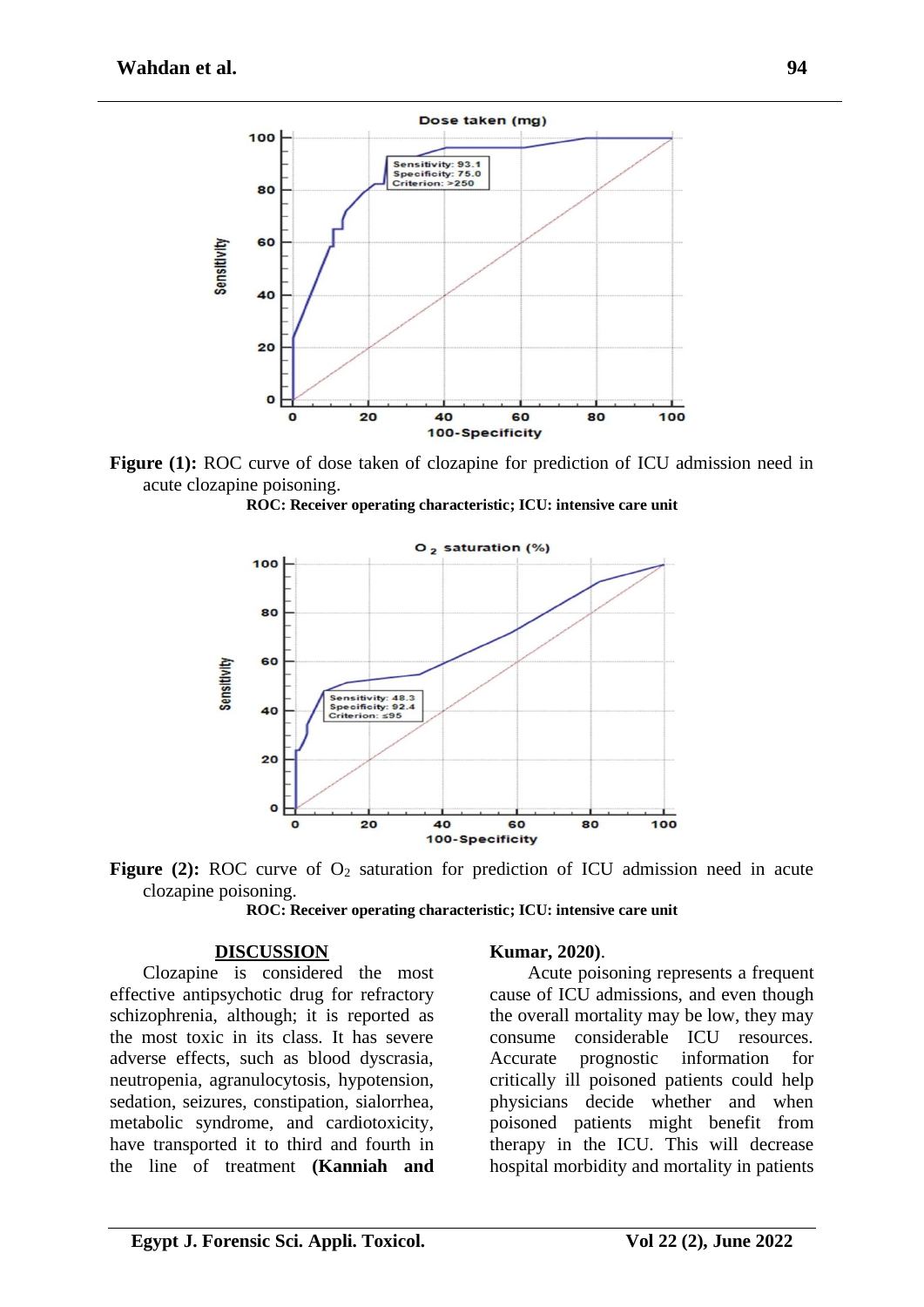with acute poisoning **(Khalifa and Lashin, 2018; Assaf et al., 2019)**. This retrospective cohort study of acute clozapine intoxication was designed to clarify the risk factors for ICU admission in acute clozapine poisoning. To achieve this target, demographic, toxicological, clinical data, ECG records, and laboratory findings were analyzed against ICU admission in acute clozapine poisoned patients.

The main findings of this research confirmed that the median of age, gender, mode of poisoning, the taken dose, delay time, and clinical data of acute clozapine poisoned patients were more or less in agreement with many previous observations in the majority of centers in Egypt and across the world **(Krämer et al., 2010; Meli et al., 2014; Hammad et al., 2016; Bellissima et al., 2018; Mubarak et al., 2019; Abdalwahab and youssof, 2020)**.

Statistical analysis revealed that a significant association was detected between the need for ICU admission and history of addiction and/or psychiatric illness, mode of poisoning, amount, and take a dose of clozapine in the studied patients. Moreover, the mode of poisoning was suicidal in 89.7% of patients who needed ICU admission. Previously published research on clozapine overdose have mainly reported large-dose ingestions in patients who were attempting suicide and who were on psychic therapy **(Krämer et al., 2010; Lebin et al., 2018)**. In the same line, **(Aslan et al., 2011)** have found that (22.5%) of the antipsychotic poisoned patients had prior psychiatric consultation before admission to the emergency room for drug poisoning. Furthermore, **Hammad et al. (2015)** has found a significant relationship between the PSS of antipsychotic overdose and patients who were on psychic therapy.

There was a significant association between the taken dose of clozapine in the studied patients and the presence of a history of addiction and/or psychiatric

illness. This could be explained by that schizophrenic patient usually attempt suicide by taking high doses of drugs that they can easily access. Thus, acute poisoning with one of the antipsychotics drugs may be expected among these patients **(Hammad et al., 2016)**.

Regarding clinical manifestations of acute clozapine poisoned patients, there was a significant association between the presence of urination, agitation, seizures, shock, pallor, and the need for ICU admission. In general, the variability in clinical manifestations of acute clozapine poisoning is due to significant interpersonal variability in clozapine levels, response, and adverse events. This may be explained by pharmacogenomic variation in clozapine metabolism through the effect on Cytochrome P450 (CYP450) enzymes by drug interactions, smoking cessation, excessive caffeine, risk of infection, and inflammation **(Williams and Park, 2015; Clark et al., 2018)**.

In the current study, seizures were detected in a few acute clozapine poisoned patients admitted to the ICU. This was in accordance with **Krämer et al. (2010)** and **Lebin et al. (2018)**, who reported few clozapine intoxications complicated by status epilepticus. Seizures have been reported in clozapine overdose previously as clozapine lowers the seizure threshold, possibly through antagonism of the gamma**-**aminobutyric acid receptor **(Varma et al., 2011)**. Moreover, clozapine overdose can produce an agitated delirium characteristic of anticholinergic toxicity due to significant antagonism of the muscarinic (M1) receptor **(Levine and Ruha, 2012)**.

The patients who need ICU admission in this study showed a significant association with constricted pupils and chest manifestations. The atypical antipsychotic agents' affinity for aadrenergic receptors in the eye is greater than the affinity for muscarinic receptors; therefore, miosis may occur due to aadrenergic receptor blockade despite the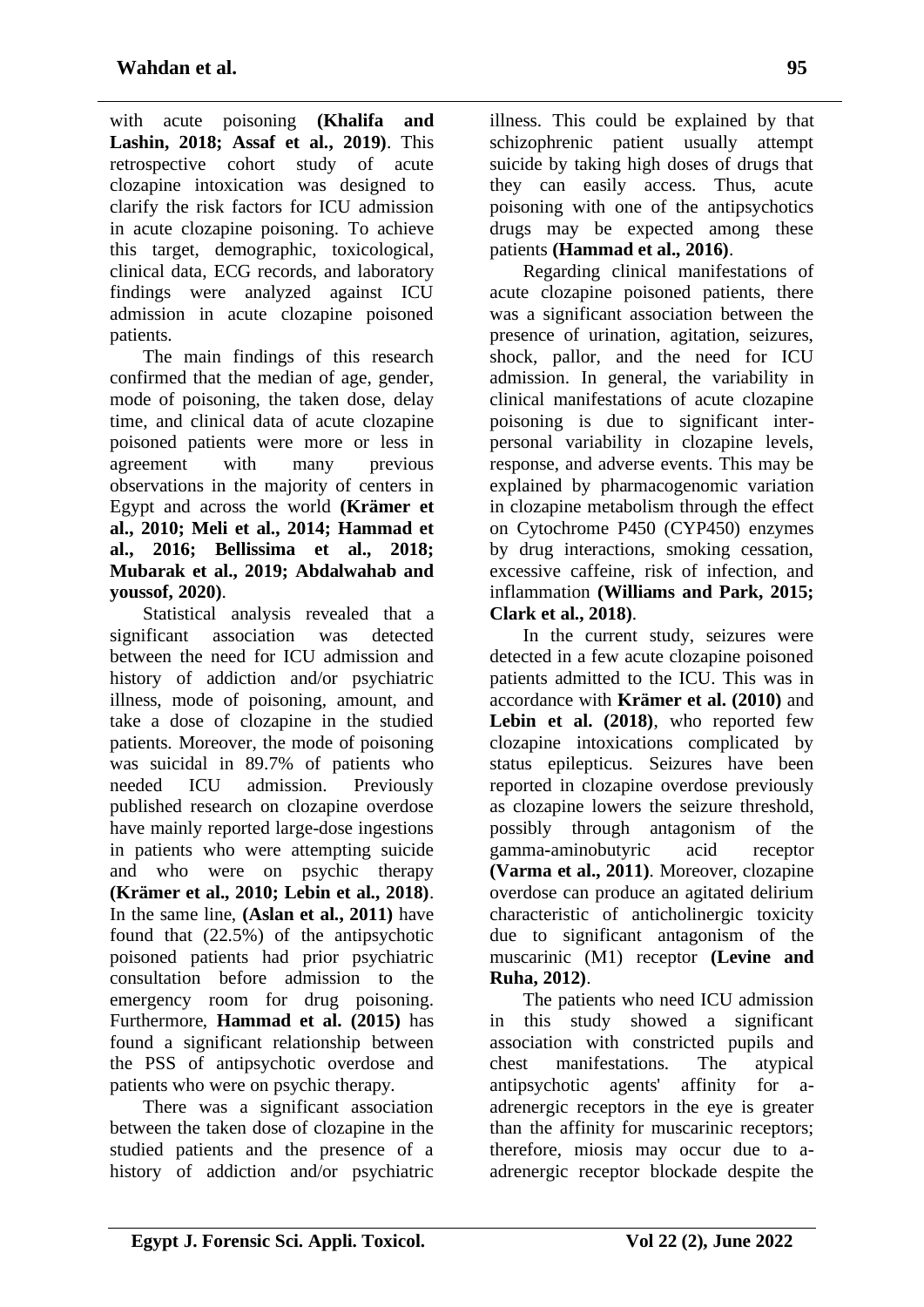presence of anticholinergic toxicity **(Levine and Ruha, 2012)**. Furthermore, pneumonia is an additional common adverse event associated with clozapine that may go unrecognized **(Kuo et al., 2013; Leung et al., 2017)**. The pathophysiology of clozapine-related pneumonia is likely multifactorial. Clozapine is a potent agonist at the muscarinic (m4) receptors leading to the increased production of saliva. Profuse sialorrhea may lead to repeated aspiration and subsequent pneumonia **(Leung et al., 2017)**. Another theory is that clozapine can directly affect the immune system, increasing a patient's susceptibility to pneumonia **(Galappathie et al., 2014)**.

It was noticed that patients admitted to ICU had significantly lower GCS means than patients who were not admitted to ICU in this study. Coma is the most observed symptom in clozapine toxicity **(Lebin et al., 2018)**. Moreover, **Gawlikowski et al. (2011)** had detected a high frequency of CNS depression in acute clozapine poisoned patients in their retrospective analysis. Clozapine induces altered consciousness mainly by inhibition of central histamine  $H_1$  receptors as well as M1, M2, M3, and M5 muscarinic receptors **(Aringhieri et al., 2018; Lebin et al., 2018)**.

In the current study, tachycardia, hyperthermia, and tachypnea were significantly reported in acute clozapine poisoned patients who needed ICU admission. Moreover, these patients had a significantly lower median value of oxygen saturation than patients who were not admitted to ICU. **Bellissima et al. (2018)** has found that shortness of breath, fever, and tachycardia were the most common clinical presentations of clozapine toxicity. Clozapine induced fever through the immune-modulating effect by increasing soluble tumor necrosis factor (TNF) receptor p55, p75, and soluble interleukin-2 (IL-2) receptor. Interleukin- 6 (IL-6) has also been suggested to induce fever by elevating the set point of body core temperature via temperature-sensitive neurons in the hypothalamus due to pyrogenic cytokines **(Gerasimou et al., 2017)**.

Hyperglycemia was significantly reported in most patients (51.7%) who need ICU admission in this study. Clozapine and olanzapine are the most common antipsychotic drugs that can cause hyperglycemia. This may be due to their interaction with pancreatic β-cell receptors leading to interference with normal insulin secretion **(Cooper et al., 2016)**. Furthermore, clozapine may cause hyperglycemia either by increasing insulin resistance or altering a regulatory molecule as glucagon **(Chathoth et al., 2018)**.

In the current study, patients admitted to ICU had significantly higher mean values of WBCs than patients who were not admitted. The high total leucocytic count was found in all clozapine intoxicated patients in the study done by **Abdalwahab and youssof (2020)**. **Song et al. (2018)** have referred clozapine-induced leukocytosis to the changes in plasma concentrations of granulocyte colonystimulating factor, IL-2, and IL-6 cytokines TNF-α.

Sinus tachycardia was the most detected ECG change in patients who needed ICU admission and in all patients with acute clozapine poisoning in this study. Furthermore, most of the studied patients who need ICU admission had significantly prolonged QTc interval. This was in accordance with many previous studies **(Gerasimou et al., 2017; Bellissima et al., 2018; El-Gharbawy et al., 2018; Abdalwahab and youssof, 2020)**. Sinus tachycardia was attributed to alpha-adrenergic and muscarinic receptor antagonism while blocking the delayed rectifier potassium channel (KIR) may also occur, leading to delay in cardiac repolarization and prolongation of QTc interval **(Levine and Ruha, 2012; Zhu et al., 2019)**. QT prolongation is considered a risk factor for adverse cardiovascular events such as Torsades de pointes,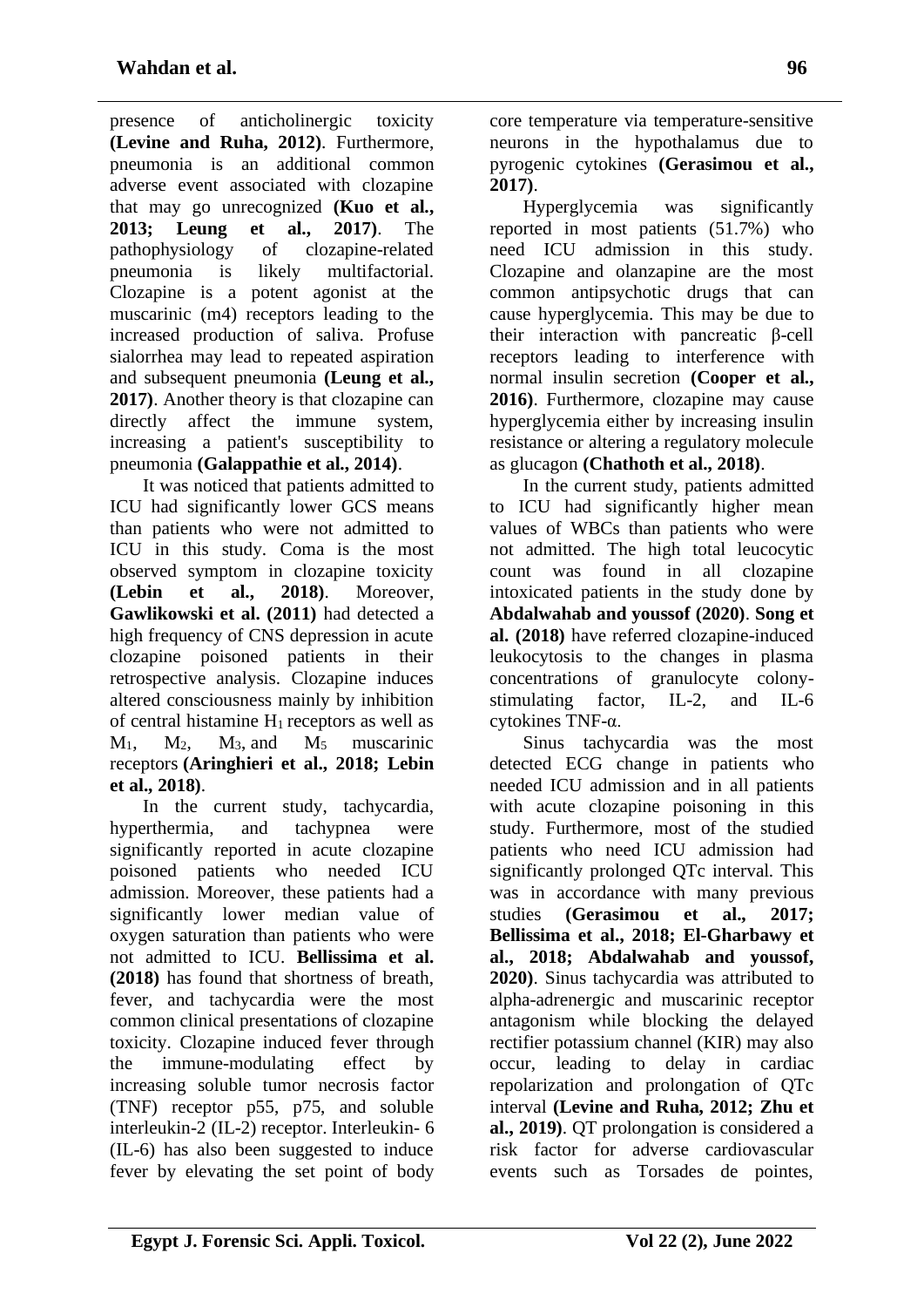ventricular arrhythmias, atrial fibrillation, and sudden cardiac death in patients with acute clozapine poisoning **(Miura et al., 2015; Zhu et al., 2019)**.

Regarding ECG severity grading, there was a significant association between it and the need for ICU admission in the present study. This was in accordance with **El-Gharbawy et al. (2018)**, who reported a significant association between ECG grading and the need for ICU admission in acute antipsychotic poisoned patients. This could be attributed to that ECG findings may reflect myocardial status, ion channel condition, and adrenergic tone alternation in acute drug poisoning **(Yates and Manini, 2012)**. Moreover, there was a significant association between acute clozapine poisoning severity according to PSS and the need for ICU admission in this study. This was in line with **Hammad et al. (2015)**, who reported that 100% of acute antipsychotic poisoned cases admitted to ICU were of both severe and fatal grades, and 32% of cases were of moderate grade. At the same time, all patients with none or minor grades did not need ICU admission.

In the current study, the logistic regression model showed that the factors which significantly increased the probability of requiring ICU admission included a high dose of clozapine, presence of tachypnea, decreased level of O<sup>2</sup> saturation, and increased severity of ECG grading on admission. These results are generally in line with other research analyzing parameters and/or ICU prediction models for acutely intoxicated patients **(Borg et al., 2016; Brandenburg et al., 2017; van den Oever et al., 2017; Okazaki et al., 2020)**. The risk of cardiac dysrhythmias was the primary cause of admission of most patients poisoned by antidepressants or antipsychotics drugs to ICU. Moreover, according to reported guidelines, poisoned patients with respiratory insufficiency and/or hemodynamic instability should be treated in ICU **(Borg et al., 2016)**. Moreover, **van**  **den Oever et al. (2017)** has considered intentional drug overdose patients 'highacuity' for medium or intensive care admission if one or more of these criteria were present at the emergency room; the need for intubation, abnormal breathing (respiratory rate  $\langle 8/\text{min}$  or  $>30/\text{min}$ ), abnormal oxygenation  $(SpO<sub>2</sub> < 90\%).$ abnormal cardiac conduction (QTc prolonged), abnormal blood pressure, and abnormal consciousness (GCS >14) and the sensitivity of this proposed decision tool was 95.7%.

Furthermore, ROC curve analysis of the administered dose of clozapine accuracy in predicting the need for ICU admission in this study revealed that administered dose at a cut-off value above 250 mg is a good predictor. This could be attributed to that clozapine is toxic in overdose **(Flanagan et al., 2005)**. Unconsciousness may occur after a dose of 300 mg in a clozapine-naive adult, and a dose of 400 mg may be life-threatening. Additionally, **Okazaki et al. (2020)** has identified the total number of ingested pills as an in-hospital risk factor for prolonged ICU and hospital stay among patients with acute drug overdose within Japan.

# **CONCLUSIONS**

Higher taken doses of clozapine, tachypnea,  $low$   $O_2$  saturation, and increased severity of ECG grading could be considered independent predictors of the need for ICU admission in acute clozapine poisoned patients. The early assessment of these risk factors can be beneficial to detect acute clozapine poisoning severity, decide the pathway of care, and improve the course of treatment.

# **RECOMMENDATIONS**

It is recommended to consider ICU admission for acute clozapine poisoned patients when the taken dose is above 250 mg, and the patient is suffering from tachypnea,  $low$   $O_2$  saturation, and increased severity of ECG grading. These comfortable and ready-in-hand tools can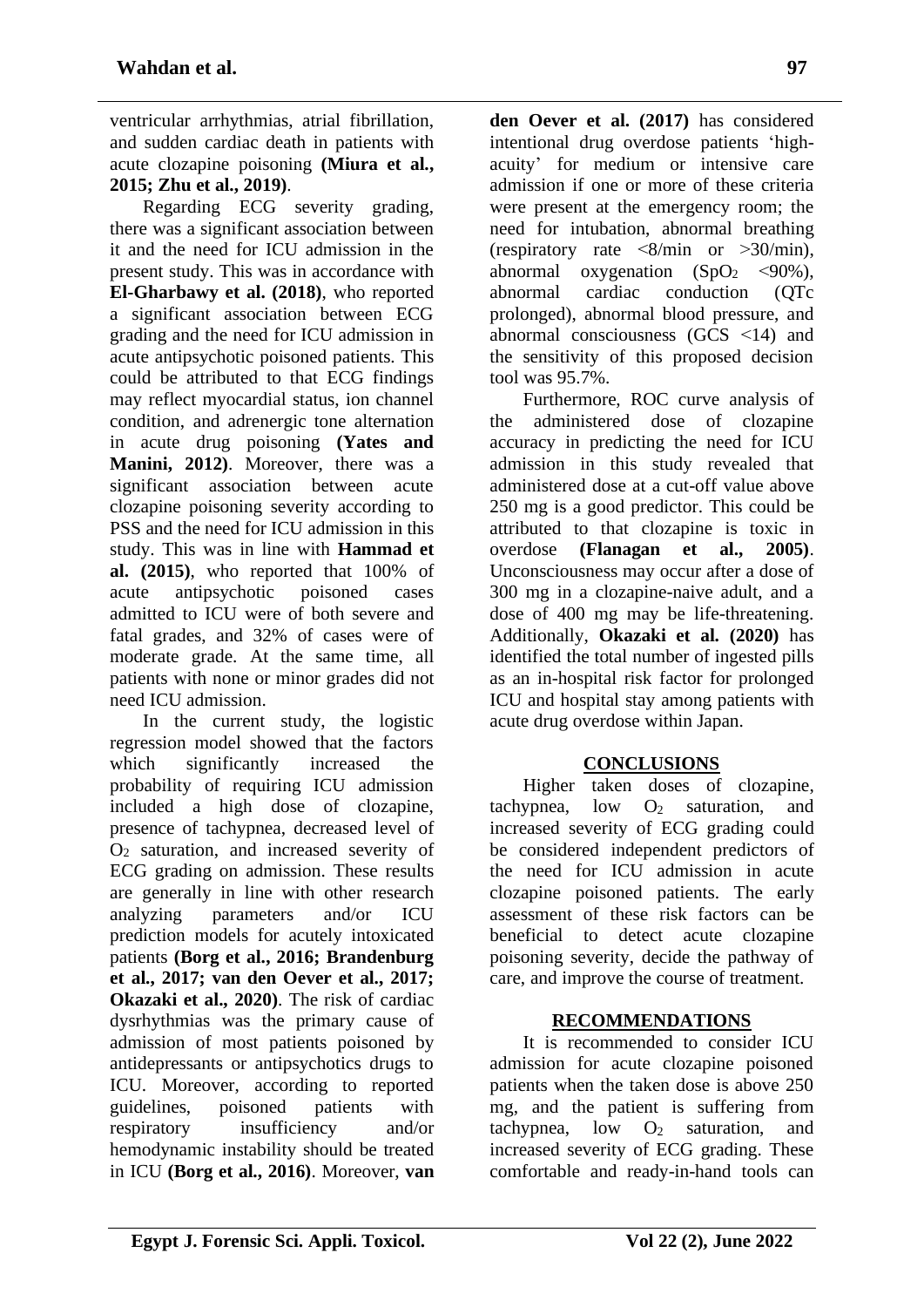help young physicians identify critical acute clozapine poisoning cases in the emergency room's initial assessment. Moreover, further research should be done on a larger sample size of acute clozapine intoxicated patients presented to TUPCC or other poison control centers in Egypt.

#### **REFERENCES**

- **Abdalwahab, W.A. and Youssof, H. (2020)**: Characteristics and outcome of acute clozapine intoxicated patients with special consideration to its cardiac manifestations. The Egyptian Journal of Forensic Sciences and Applied Toxicology, 20(2)**:** 73-84.
- **Abdel Rasheed, E.A.M.; Elmahdy, N.; Shalaby, E.; Karoube, H.S. and Badawy, S.M. (2020)**: A study of pharmaceutical drug poisoning cases admitted to the National Poisoning Center, Kasralainy Teaching Hospital in Cairo. Eurasian Journal of Emergency Medicine, 19(1)**:** 10-15.
- **Akdur, O.; Durukan, P.; Ozkan, S.; Avsarogullari, L.; Vardar, A.; Kavalci, C.; et al. (2010)**: Poisoning severity score, Glasgow coma scale, corrected QT interval in acute organophosphate poisoning. Human and Experimental Toxicology, 29(5)**:** 419-425.
- **Aringhieri, S.; Carli, M.; Kolachalam, S.; Verdesca, V.; Cini, E.; Rossi, M.; et al. (2018)**: Molecular targets of atypical antipsychotics: From the mechanism of action to clinical differences. Pharmacology and Therapeutics, 192**:** 20-41.
- **Aslan, Ş.; Emet, M.; Cakir, Z.; Akoz, A. and Gür, S.T.A. (2011)**: Suicide attempts with amitriptyline in adults: a prospective, demographic, clinical study. Turkish Journal of Medical Sciences, 41(2)**:** 243-249.
- **Assaf, A.; Abd El Kareem, M. and Hasb Elnabi, M. (2019)**: Outcome prediction in acutely intoxicated patients admitted to intensive care unit. Ain Shams Journal of Forensic

Medicine and Clinical Toxicology, 33**:** 16-23.

- **Bellissima, B.L.; Tingle, M.D.; Cicović, A.; Alawami, M. and Kenedi, C. (2018)**: A systematic review of clozapine-induced myocarditis. International Journal of Cardiology, 259**:** 122-129.
- **Borg, L.; Julkunen, A.; Rørbæk Madsen, K.; Strøm, T. and Toft, P. (2016)**: Antidepressant or antipsychotic overdose in the intensive care unit – identification of patients at risk. Basic & Clinical Pharmacology & Toxicology, 119**:** 110-114.
- **Brandenburg, R.; Brinkman, S.; De Keizer, N.F.; Kesecioglu, J.; Meulenbelt, J. and De Lange, D.W. (2017)**: The need for ICU admission in intoxicated patients: a prediction model. Clinical Toxicology, 55(1)**:** 4- 11.
- **Bursac, Z.; Gauss, C.H.; Williams, D.K. and Hosmer, D.W. (2008)**: Purposeful selection of variables in logistic regression. Source Code for Biology and Medicine, 3**:** 17.
- **Chathoth, V.; Ramamurthy, P. and Solomon, S. (2018)**: Clozapineinduced insulin-resistant hyperglycemia in a diabetic patient. Indian Journal of Psychological Medicine, 40(4)**:** 375-377.
- **Chiappini, S.; Schifano, F.; Corkery, J.M. and Guirguis, A. (2020)**: Focus on clozapine withdrawal- and misuserelated cases as reported to the European Medicines Agency (EMA) Pharmacovigilance Database. Brain sciences, 10(2)**:** 105.
- **Clark, S.R.; Warren, N.S.; Kim, G.; Jankowiak, D.; Schubert, K.O.; Kisely, S.; et al. (2018)**: Elevated clozapine levels associated with infection: A systematic review. Schizophrenia Research, 192**:** 50-56.
- **Cooper, S.J.; Reynolds, G.P.; Barnes, T.; England, E.; Haddad, P.M.; Heald, A.; et al. (2016)**: BAP guidelines on the management of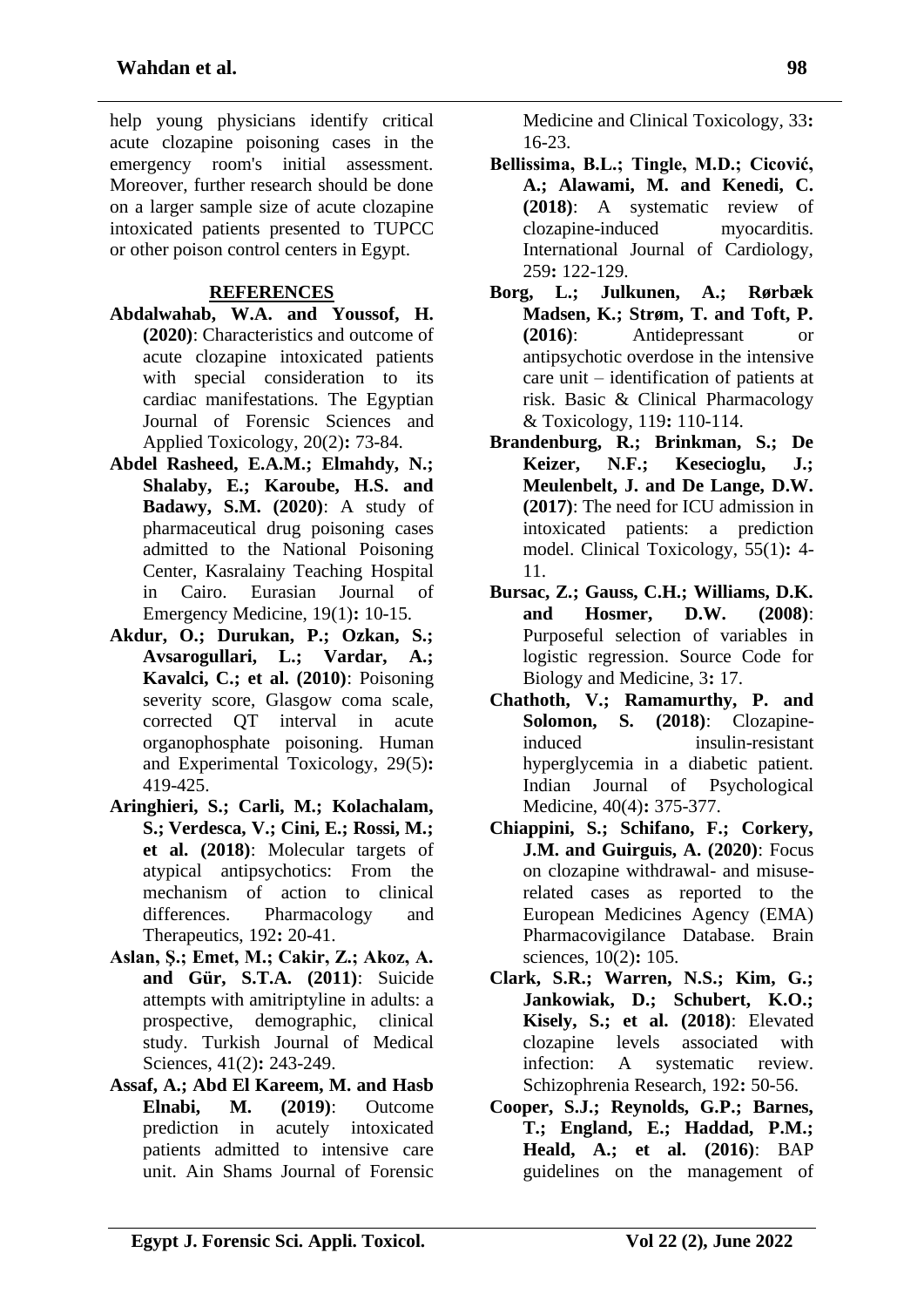weight gain, metabolic disturbances and cardiovascular risk associated with psychosis and antipsychotic drug treatment. Journal of Psychopharmacology, 30(8)**:** 717-748.

- **Delong, E.R.; Delong, D.M. and Clarke-Pearson, D.L. (1988)**: Comparing the areas under two or more correlated receiver operating characteristic curves: a nonparametric approach. Biometrics, 44**:** 837-845.
- **Diane, L. and Jillian, L. (2004)**: Vital signs measurements. In: Roberts, J.; Hedges, J. and Chanmugam, A. (eds.), Clinical procedures in emergency medicine. 6<sup>th</sup> edition, Philadelphia, PA: W.B. Saunders;1-22.
- **El-Gharbawy, D.M. and Ghonem, M.M. (2018)**: ECG changes as a predictive tool of outcomes in antipsychotics poisoned patients. Ain Shams Journal of Forensic Medicine and Clinical Toxicology, 31**:** 51-61.
- **Finn, S.D.; Uncles, D.R.; Willers, J. and Sable, N. (2009)**: Early treatment of a quetiapine and sertraline overdose with Intralipid. Anaesthesia, 64(2)**:** 191-194.
- **Flanagan, R.J.; Spencer, E.P.; Morgan, P.E.; Barnes, T.R.E. and Dunk, L. (2005)**: Suspected clozapine poisoning in the UK/Eire, 1992–2003. Forensic Science International, 155(2)**:** 91-99.
- **Galappathie, N.; Seth, V. and Begum, A. (2014)**: Clozapine re-trial in a patient with repeated life threatening pneumonias. Acta Bio-Medica: Atenei Parmensis, 85(2)**:** 175-179.
- **Gawlikowski, T.; Szpak, D.; Balicka-Slusarczyk, B.; Wilimowska, J. and Gomółka, E. (2011)**: [Acute clozapine poisonings in years 2007 - 2010 in material of Clinic of Toxicology in Kraków]. Przeglad Lekarski, 68(8)**:** 434-435.
- **Gerasimou, C.; Vitali, G.P.; Vavougios, G.D.; Papageorgiou, C.; Douzenis, A.; Kokoris, S.I.; et al. (2017)**: Clozapine associated with autoimmune reaction, fever and low

level cardiotoxicity-A case report. In vivo (Athens, Greece), 31(1)**:** 141- 143.

- **Goto, A.; Yoshimi, A.; Nagai, T.; Ukigai, M.; Mouri, A.; Ozaki, N.; et al. (2017)**: Human neutrophils show decreased survival upon long-term exposure to clozapine. Human Psychopharmacology: Clinical and Experimental, 32(6)**:** e2629.
- **Gummin, D.D.; Mowry, J.B.; Spyker, D.A.; Brooks, D.E.; Beuhler, M.C.; Rivers, L.J.; et al. (2019)**: 2018 Annual report of the American Association of Poison Control Centers' National Poison Data System (NPDS): 36th Annual Report. Clinical Toxicology, 57(12)**:** 1220-1413.
- **Hammad, S.; Girgis, N.; Amin, S.; Zanaty, A. and Abou Hatab, H. (2015)**: A prospective study of Poisoning Severity Score among acute antipsychotic poisoned cases admitted to Menoufia Poison Control Center (MPCC) throughout one year. Ain Shams Journal of Forensic Medicine and Clinical Toxicology, 24**:** 53-63.
- **Hammad, S.E.H.; Girgis, N.; Amin, S.Z.; Zanaty, A. and Abou Hatab, H.E. (2016)**: Evaluation of acute antipsychotic poisoned cases. Menoufia Medical Journal, 29(4)**:** 1116-1121.
- **Hartman, M. and Cheifetz, I. (2011)**: Pediatric emergencies and resuscitation. In: Kliegman, R.; Stanton, B.; Geme, J.; Schor, N. and Behrman, R. (eds.), Nelson Textbook of Pediatrics.  $18<sup>th</sup>$  edition, Philadelphia, Elsevier Saunders; 279- 295.
- **Kanniah, G. and Kumar, S. (2020)**: Clozapine associated cardiotoxicity: Issues, challenges and way forward. Asian Journal of Psychiatry, 50**:** 101950.
- **Khalifa, H. and Lashin, H. (2018)**: Predictors for Intensive Care Unit Admission in Acute Theophylline Intoxicated Patients. Ain Shams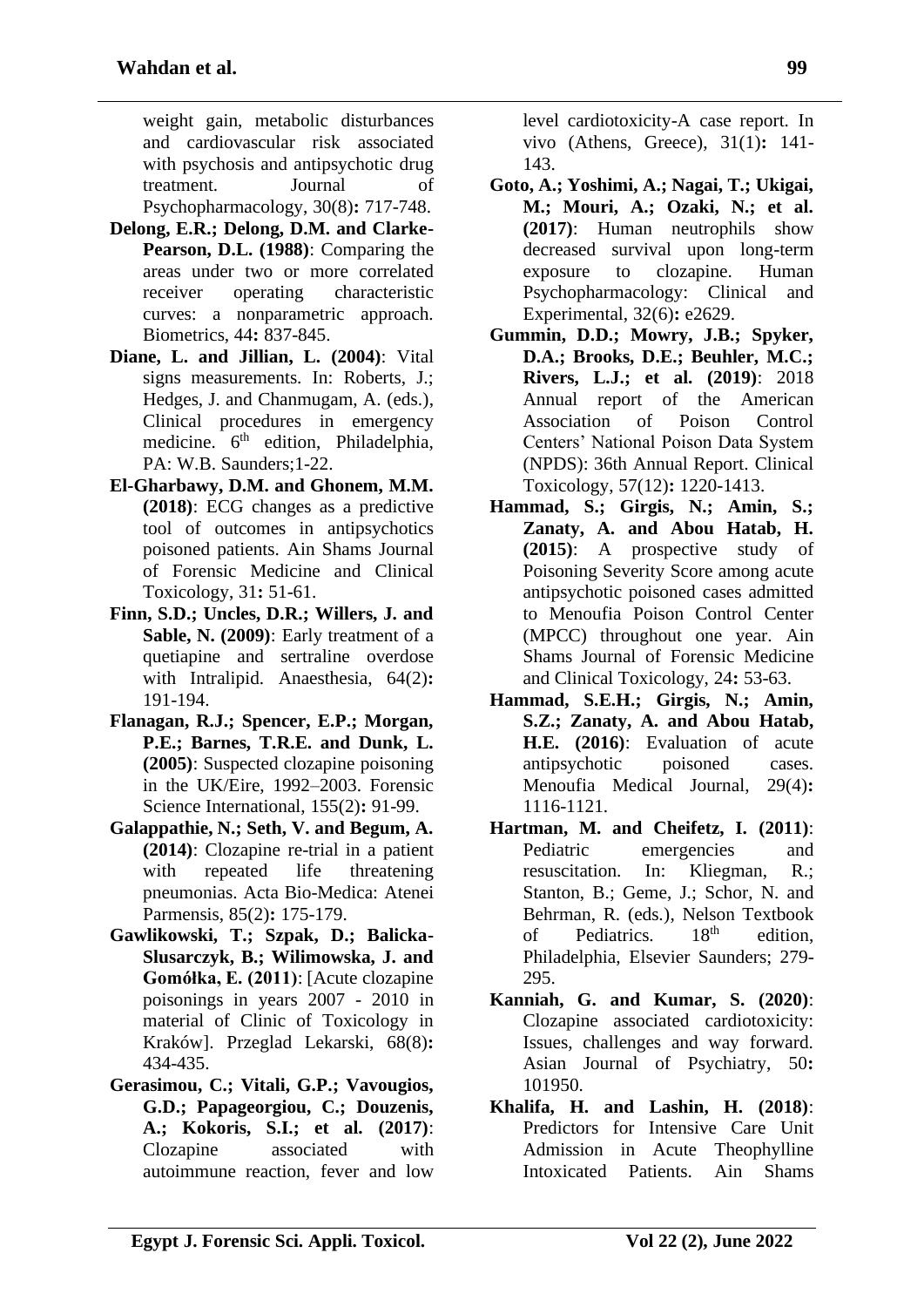Journal of Forensic Medicine and Clinical Toxicology, 31**:** 77-86.

- **Krämer, I.; Rauber-Lüthy, C.; Kupferschmidt, H.; Krähenbühl, S. and Ceschi, A. (2010)**: Minimal dose for severe poisoning and influencing factors in acute human clozapine intoxication: a 13-year retrospective study. Clinical Neuropharmacology, 33(5)**:** 230-234.
- **Kuo, C.J.; Yang, S.Y.; Liao, Y.T.; Chen, W.J.; Lee, W.C.; Shau, W.Y.; et al. (2013)**: Second-generation antipsychotic medications and risk of pneumonia in schizophrenia. Schizophrenia Bulletin, 39(3)**:** 648- 657.
- **Lebin, J.A.; Villarreal, J.D.; Chen, B.C. and Hall, M.K. (2018)**: Clozapine intoxication mimicking acute stroke. Clinical practice and cases in emergency medicine, 2(2)**:** 155-157.
- **Leung, J.G.; Hasassri, M.E.; Barreto, J.N.; Nelson, S. and Morgan, R.J. (2017)**: Characterization of admission types in medically hospitalized patients prescribed clozapine. Psychosomatics, 58(2)**:** 164-172.
- **Levine, M. and Ruha, A.M. (2012)**: Overdose of atypical antipsychotics. CNS Drugs, 26(7)**:** 601-611.
- **Macfarlane, M.; Shahab, J. and Willis, D. (2020)**: Clozapine toxicity: a cautionary palliative care tale. BMJ Supportive and Palliative Care, 10**:** 312-313.
- **Meli, M.; Rauber-Lüthy, C.; Hoffmann-Walbeck, P.; Reinecke, H.J.; Prasa, D.; Stedtler, U.; et al. (2014)**: Atypical antipsychotic poisoning in young children: a multicentre analysis of poisons centres data. European Journal of Pediatrics, 173(6)**:** 743-750.
- **Miura, N.; Saito, T.; Taira, T.; Umebachi, R. and Inokuchi, S. (2015)**: Risk factors for QT prolongation associated with acute psychotropic drug overdose. The American Journal of Emergency Medicine, 33(2)**:** 142-149.
- **Mubarak, M.; El Madah, E.; El Gharbawy, D. and Ashmawy, M. (2019)**: Assessment of acute antipsychotic poisoned cases admitted to Tanta University Poison Control Unit. Ain Shams Journal of Forensic Medicine and Clinical Toxicology, 33**:** 113-125.
- **Nelson, L.; Lewin, N.; Howland, M.; Hoffman, R.; Goldfrank, L. and Flomenbaum, N. (2011)**: Initial evaluation of the patient: Vital signs and toxic syndromes. In: Nelson, L.; Lewin, N.; Howland, M.; Hoffman, R.; Goldfrank, L. and Flomenbaum, N. (eds.), Goldfrank's Toxicologic Emergencies.  $9<sup>th</sup>$  edition, New York, Chicago, San Francisco: Mc Graw-Hill; 33-36.
- **Nield, L. and Kamat, D. (2011)**: Fever. In: Kliegman, R.;Stanton, B.:Geme. J.;Schor, N. and Behrman, R. (eds.) Nelson Text Book Of Pediatrics. 19th edition, Philadelphia: Elsevier Saunders; 896-899.
- **Okazaki, Y.; Shimojo, N.; Matsuishi, Y.; Hoshino, H.; Ouchi, A.; Kawano, S.; et al. (2020)**: Risk factors for prolonged intensive care unit and hospital stay among patients with acute drug overdose in Japan. Acute medicine & surgery, 7**:** e482.
- **Persson, H.E.; Sjöberg, G.K.; Haines, J.A. and De Garbino, J.P. (1998)**: Poisoning Severity Score. Grading of Acute Poisoning. Journal of Toxicology: Clinical Toxicology, 36(3)**:** 205-213.
- **Postema, P.G. and Wilde, A.A.M. (2014)**: The measurement of the QT interval. Current Cardiology Reviews, 10(3)**:** 287-294.
- **Song, M.K.; Bahk, W.M.; Kwon, Y.J.; Yoon, B.H.; Lee, S.Y.; Jon, D.I.; et al. (2018)**: F3. A case of leukocytosis associated with clozapine treatment for the management of chronic schizophrenia. Schizophrenia Bulletin, 44**:** S218-S219.

**Van Den Oever, H.L.A.; Van Dam, M.;**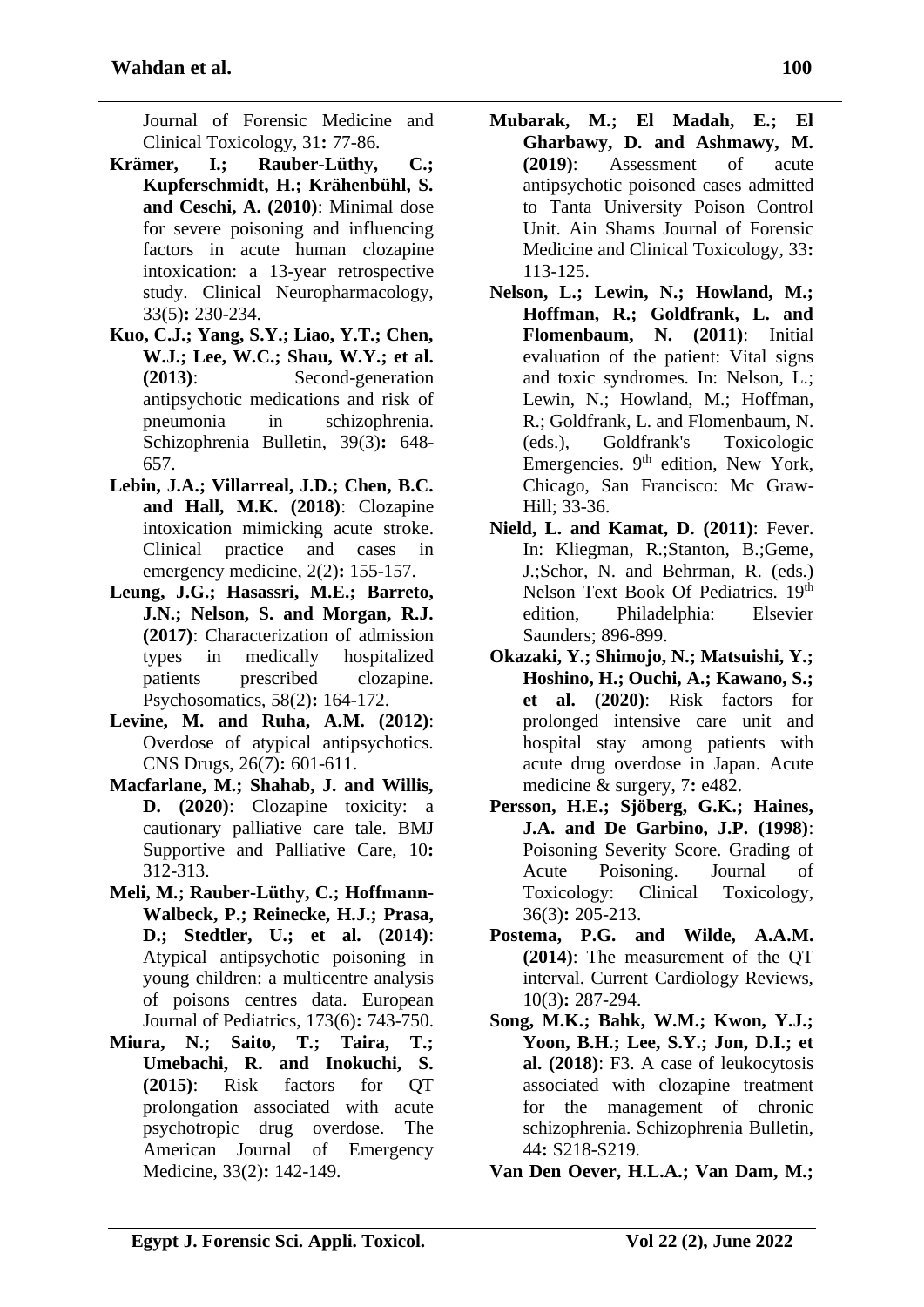**Van 'T Riet, E. and Jansman, F.G.A. (2017)**: Clinical parameters that predict the need for medium or intensive care admission in intentional drug overdose patients: A retrospective cohort study. Journal of Critical Care, 37**:** 156-161.

- **Varma, S.; Bishara, D.; Besag, F.M.C. and Taylor, D. (2011)**: Clozapinerelated EEG changes and seizures: dose and plasma-level relationships. Therapeutic advances in psychopharmacology, 1(2)**:** 47-66.
- **Williams, A.M. and Park, S.H. (2015)**: Seizure associated with clozapine: Incidence, etiology, and management. CNS Drugs, 29(2)**:** 101-111.
- **Yates, C. and Manini, A.F. (2012)**: Utility of the electrocardiogram in drug overdose and poisoning: theoretical considerations and clinical implications. Current Cardiology

Reviews, 8(2)**:** 137-151.

- **Yousefsani, B.S.; Mohajeri, S.A.; Moshiri, M.; Jafarian, A.H. and Hosseinzadeh, H. (2019)**: Effect of intravenous lipid emulsion on clozapine acute toxicity in rats. Journal of pharmacopuncture, 22(3)**:** 147-153.
- **Yuen, J.W.Y.; Kim, D.D.; Procyshyn, R.M.; White, R.F.; Honer, W.G. and Barr, A.M. (2018)**: Clozapineinduced cardiovascular side effects and autonomic dysfunction: A Systematic Review. Frontiers in Neuroscience, 12**:** 203.
- **Zhu, J.; Hou, W.; Xu, Y.; Ji, F.; Wang, G.; Chen, C.; et al. (2019)**: Antipsychotic drugs and sudden cardiac death: A literature review of the challenges in the prediction, management, and future steps. Psychiatry Research, 281**:** 112598.